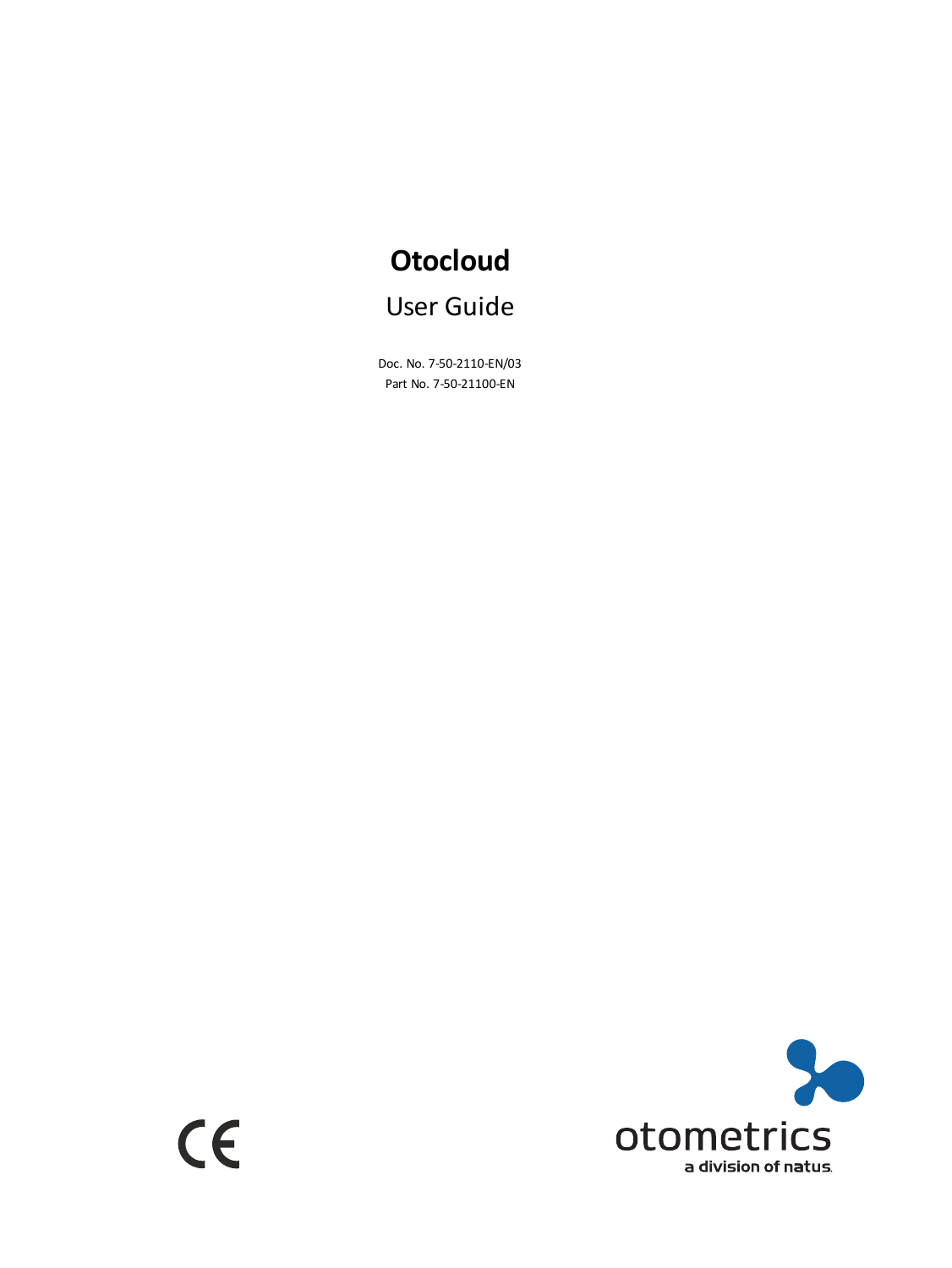#### **Copyright notice**

© 2017, 2019 Natus Medical Denmark ApS. Allrights reserved. ® Otometrics,the Otometrics Icon, AURICAL, MADSEN, ICS, HORTMANN, Otoscan and Otocloud are registered trademarks of Natus Medical Denmark ApS in the U.S.A. and/or other countries.

**Version release date** 2019-03-27 (210328)

**Technical support**<br>Please contact your supplier.

**Other trademarks mentioned in the manual<br>Chrome™ is a registered trademark of Google Inc., USA** 

Excel is a registered trademark of Microsoft Corporation, USA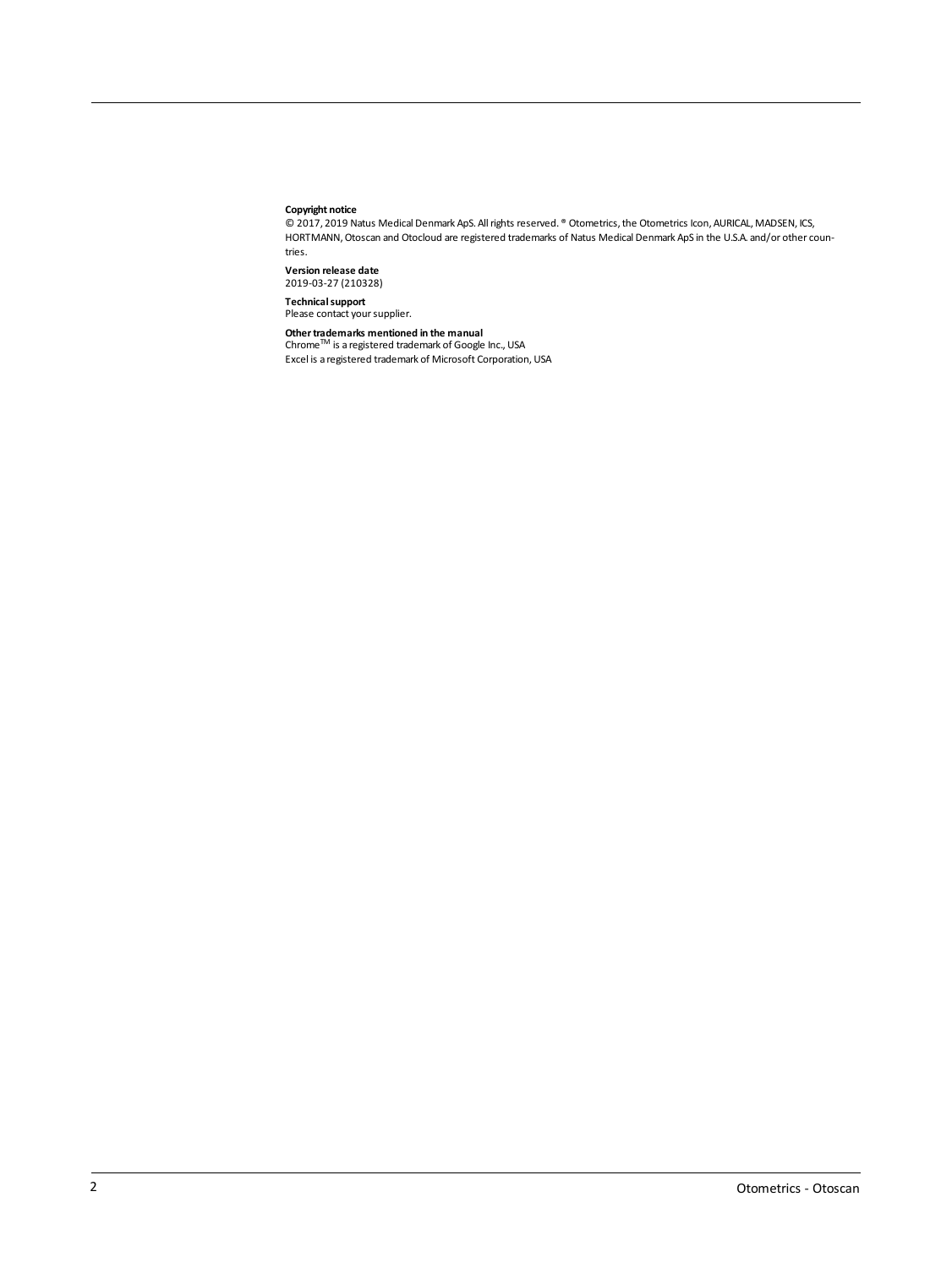# **Table of Contents**

| $\mathbf{1}$ | 4  |
|--------------|----|
| $\mathbf{2}$ | 4  |
| 3            | 4  |
| 4            | 5  |
| 5.           | 5  |
| 6            | 6  |
| 7            | 7  |
| 8            | 10 |
| 9            | 15 |
|              | 17 |
|              | 19 |
|              | 20 |
|              | 23 |
|              | 23 |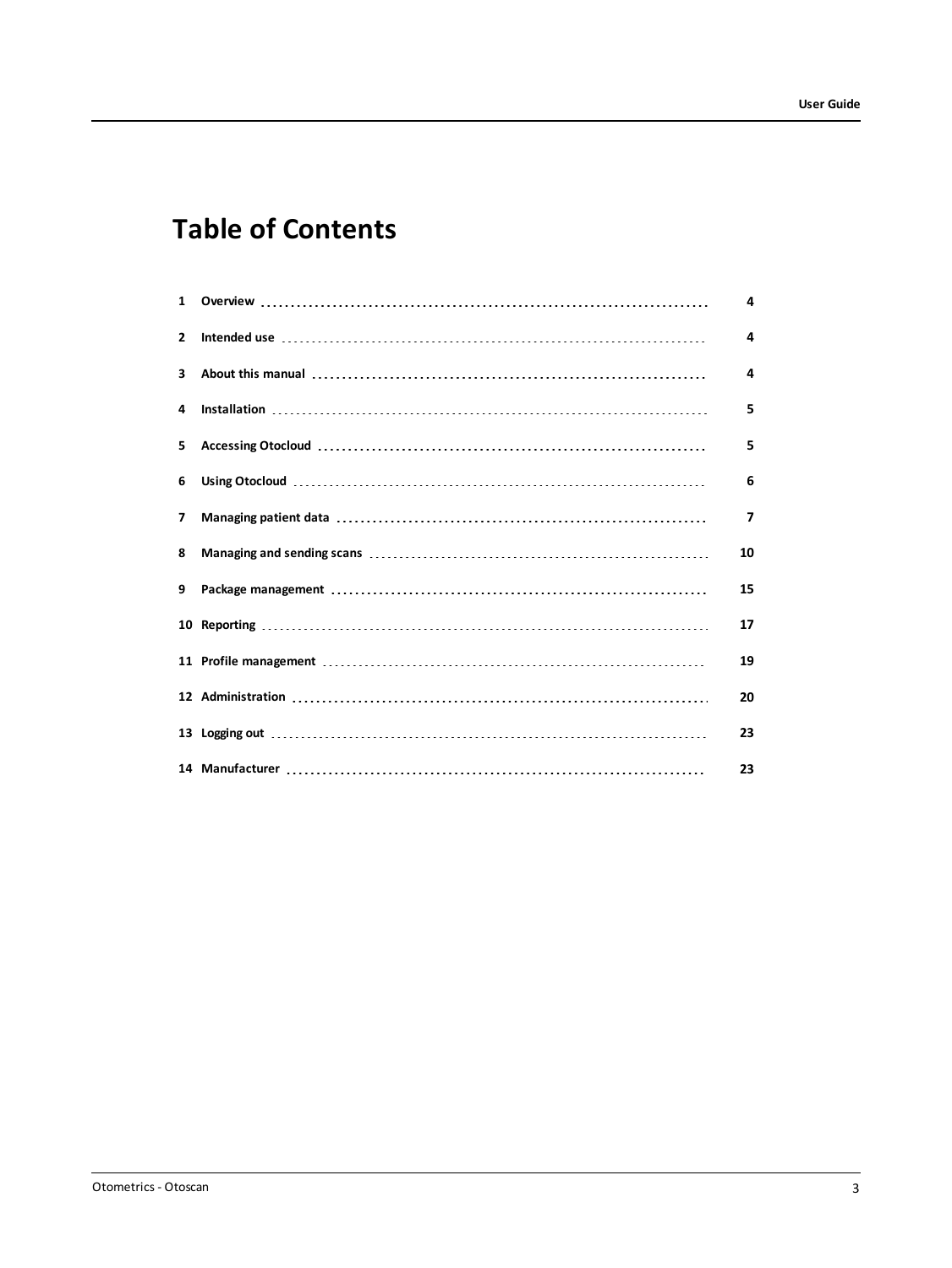# **1 Overview**

<span id="page-3-1"></span><span id="page-3-0"></span>Otocloud is a web application that gives you online access to your scans and enables you to create and send online orders to manufacturers of hearing aids and/or earmolds.

## **2 Intended use**

**Use**

Easy exchange of scan files and order details between clinic and manufacturer.

**Users**

<span id="page-3-2"></span>Audiologists and administrators at the hearing aid clinics who need to make orders for hearing aids.

# **3 About this manual**

#### **The use of Warning, Caution and Note**

To draw your attention to information regarding safe and appropriate use of the device or software, the manual uses precautionary statements as follows:

*Warning• Indicates that there is a risk of death or serious injury to the user or patient.*

Caution . Indicates that there is a risk of injury to the user or patient or risk of damage to data or the device.

*Note • Indicates that you should take special notice.*

#### **Navigation**

Menus, icons and functions to select are shown in bold type, as for instance in:

• Click the **Home** icon on the top bar.

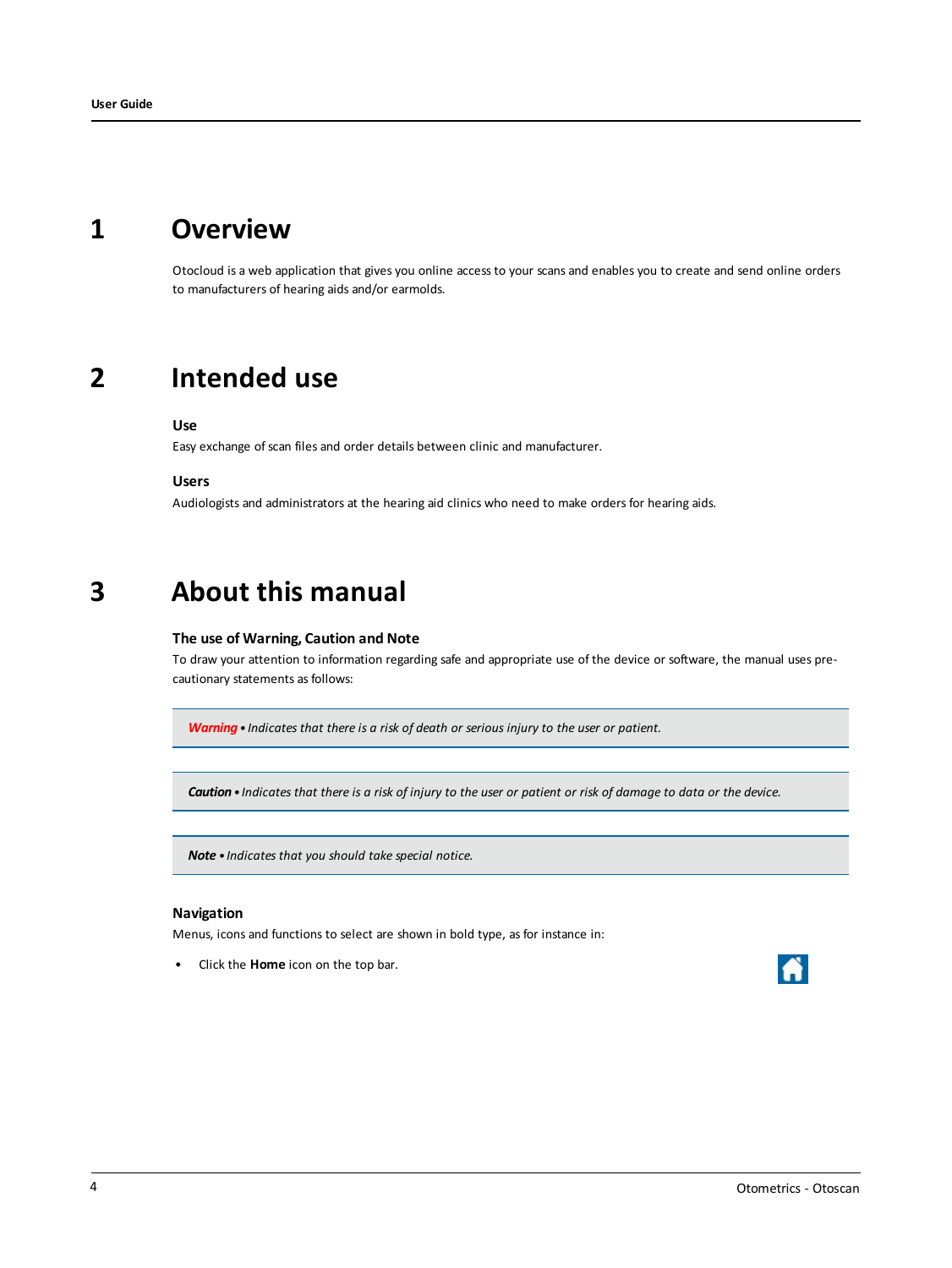## **4 Installation**

<span id="page-4-0"></span>Otocloud is not installed on your computer, as it is a web application. However, Otocloud can be accessed using the web browser on any computer.

The computer requires access to the internet and it is recommended to use the Chrome browser provided by Google. Follow the below instructions or visit Google support for further instructions at **<https://support.google.com/>**.

### **4.1 Internet access**

Please ask your local IT support for details on how to access the Internet.

## **4.2 Installing Google Chrome**

To install Chrome for your user account, follow the steps below:

- 1. Download the installer file for the Windows operating system on your computer from **[https://google.com/chrome/](https://www.google.com/chrome/)**.
- 2. If prompted, click **Run** or **Save**.
- 3. If you have chosen to save the installer, locate the file **ChromeSetup.exe** in your default download folder, usually named **Downloads**.
- 4. Double-click the installer file to start the installation process and follow the instructions on the screen.

<span id="page-4-1"></span>Note • This instruction refers to an external application, so details in the procedure may deviate from the above-men*tioned steps. Follow current instructions from the manufacturer.*

# **5 Accessing Otocloud**

#### **For administrators**

When your company or clinic has been granted access to the Otocloud application, the appointed primary administrator at your premises will receive a system-generated email with authorization to define a password. The email contains information about the User name and a link to the **Login** screen.

Information about how to delegate access to other users is found in the section [Administration](#page-19-0) ► 20.

#### **For other users**

Contact the Otocloud administrator at your premises to apply for access to the system. When you have been granted access, the system will automatically send you an invitation and further instruction of how to define a password and log into Otocloud. Your e-mail address will be used as user name.

#### **Accessing Otocloud**

You can open Otocloud in your web browser. Alternatively, if you are using an Otoscan PC, access Otocloud via Session Manager.

To open Otocloud directly in the web browser:

1. Open your browser and enter the web address **<https://otocloud.earscanning.com/>** in the address field.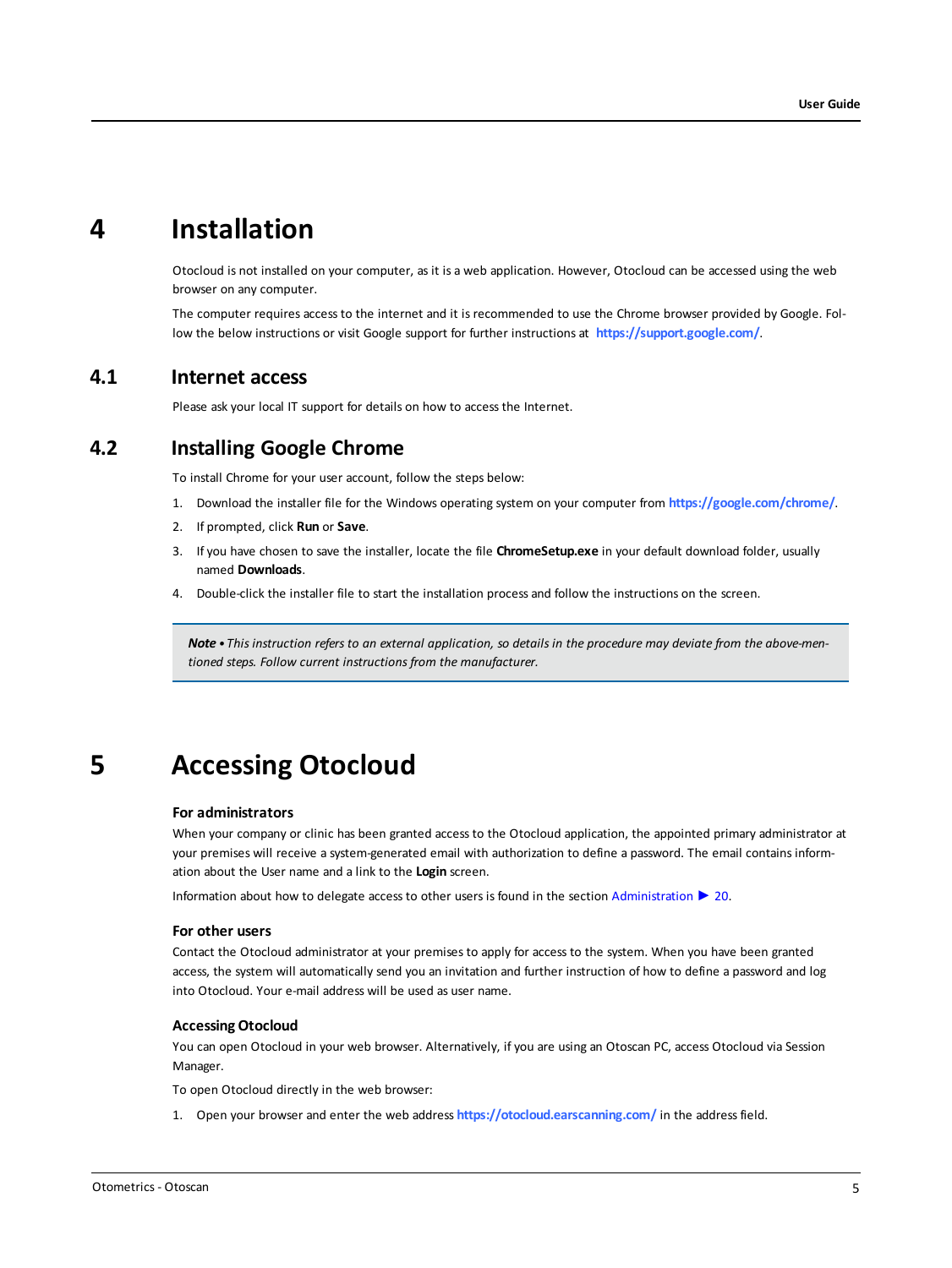- 2. Press **Enter** to continue.
- For easy return to this site it is recommended to bookmark the URL in the browser or to set it as the preferred homepage. See [Bookmarking](#page-5-1) Otocloud ► 6 or Setting Otocloud as the preferred [homepage](#page-5-2) at start-up ► 6.
- <span id="page-5-1"></span>3. To log into Otocloud, enter your user name and password at the **Login** screen and click **Login**.

### **5.1 Bookmarking Otocloud**

- 1. Open the browser and enter the Otocloud web address in the browser:**<https://otocloud.earscanning.com/>**.
- 2. Click the **star** in the right-hand end of the address bar.
- 3. Select to store the bookmark in the bookmarks bar.
- 4. Finally, select to always show the bookmarks bar by selecting **Customize and Control Google Chrome** > **Bookmarks** > **Show bookmarks bar**.

<span id="page-5-2"></span>Note • This instruction refers to an external application, so details in the procedure may deviate from the above-men*tioned steps. Follow current instructions from the manufacturer.*

## **5.2 Setting Otocloud as the preferred homepage at start-up**

- 1. Open the Chrome browser.
- 2. Select **Settings** (possibly indicated by three vertical dots, placed to the right of the address/search bar).
- 3. Look for the option **On startup** and add the Otocloud web address as new page.

<span id="page-5-0"></span>Note • This instruction refers to an external application, so details in the procedure may deviate from the above-men*tioned steps. Follow current instructions from the manufacturer.*

# **6 Using Otocloud**

The Otocloud web application works in the same way as other web pages: You click any selectable item once in order to select it.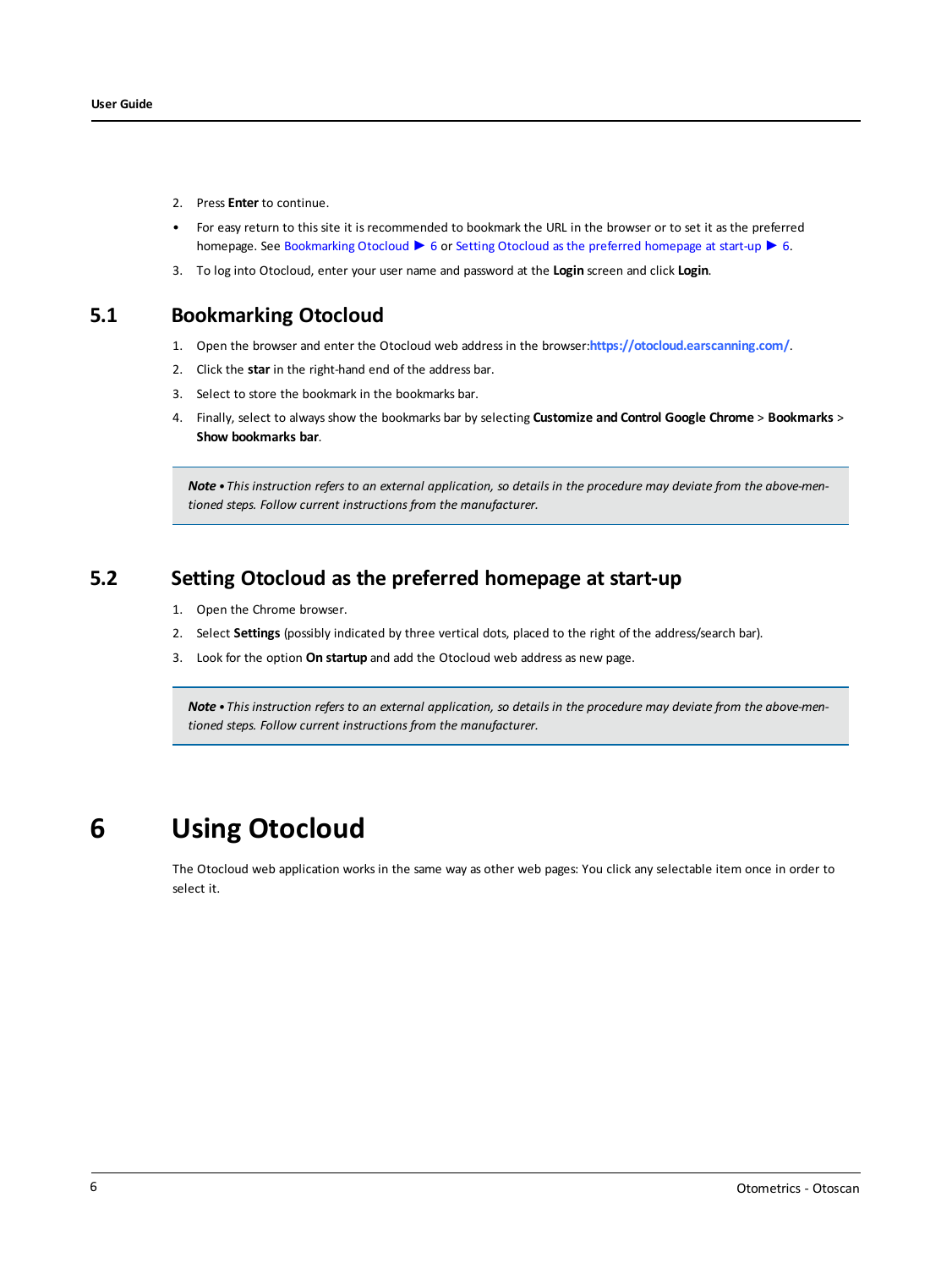| 2 Patients            | <b>E</b> Padagos<br>Reports                         |            |                                     |        | 2 Add Patient           |
|-----------------------|-----------------------------------------------------|------------|-------------------------------------|--------|-------------------------|
|                       | Search: Patient Last Name: Patient First Name   008 |            | Last Patient Activity: Last 30 days | ٠      | <b>Filter O</b>         |
| List Patient Actuay . | <b>Patient Name</b>                                 | Patient ID | DOS:                                | Gender | Sons                    |
| Aug 25 2017           | Valid, Atlant                                       |            | Dec 31 2000                         |        | A                       |
| Aug 25 2017           | Han, Louis                                          |            | Jan 1 2017                          |        | de.                     |
| Aug 24 2017           | Valid, 2                                            | 027        | Dec 50 2000                         |        | ŵ                       |
| Aug 21 2017           | Altrick Augheut                                     |            | Jul 7 1977                          |        | so                      |
| Aug 21 2017           | Testing tester                                      |            | Sep 10 2000                         |        | Ġ.                      |
| Aug 21, 2017          | <b>Han Lock</b>                                     |            | Dec 1 1969                          |        | SG.                     |
| Aug 18 2017           | <b>Han Look</b>                                     |            | Jan 1 1970                          |        | J.                      |
| Aug 18 2017           | Fon.                                                | 1234       | Jan 31 1989                         |        | so                      |
| Aug 18 2017           | <b>Test Anders</b>                                  | 123456789  | Aug 10 2000                         |        | ŵ                       |
| Ad 31,2017            | Han Loch                                            |            | Dec 13 1969                         |        | $\mathcal{L}$           |
| Ad 28.2017            | Han Loc?                                            |            | Feb 2 1970                          |        | A                       |
| Ad 28, 2017           | Han Ltd.S.                                          |            | Dec 1 1969                          | ۱      | $\mathcal{L}_{\bullet}$ |

**Fig. 1** The Otocloud**Home** page.

- **A. Home**.
- **B.** Navigation section.
- **C.** Work area.

The main areas of the Otocloud**Home** page are:

**A.** The **Home** function on the top bar. From any point in the program, click **Home** to return to the **Home** screen, that is, the **Patients** list.



- **B.** The navigation section. Here you select the main tasks:
	- **Patients** View patient data and prepare to send a package: See [Managing](#page-6-0) patient data ► 7.
	- **Packages**: View saved or sent order packages. See Package [management](#page-14-0) ► 15.
	- **Reports**: Create reports related to system or orders. See [Reporting](#page-16-0) ► 17.

To the right of the main task tabs you find the **Add Patient** button. See Adding a new [patient](#page-8-0) ► 9

**C.** The work area of the main tasks. At the top you find a search section that works by means of filters. See The [Patient](#page-7-0) list ► 8. The result of the current search is displayed in the work area below the search section. For each patient the icons to the right indicate the gender of the patient, and whether or not scans exist for right ear (red dot) and left ear (blue dot) respectively.

# **7 Managing patient data**

<span id="page-6-0"></span>Otoscan Session Manager and Otocloud store all patient data and saved scans in mutually synchronized patient records.

It is good practice to check if a patient is already in the database, before you create a new patient record.

This description covers Otocloud. For instructions on how to work with patient records within Session Manager, see the Otoscan User Guide.

#### **Opening or adding a patient record in Otocloud**

- See [Viewing](#page-8-1) patient details ► 9.
- If no record exists for the current [patient](#page-8-0), create one. See Adding a new patient  $\triangleright$  9.

For information on how to work with patient records in Session Manager, see the Otoscan User Guide.

#### **More options**

- Editing a patient record: See The [Patient](#page-7-0) list ► 8.
- Deleting a patient record: See The [Patient](#page-7-0) list ► 8.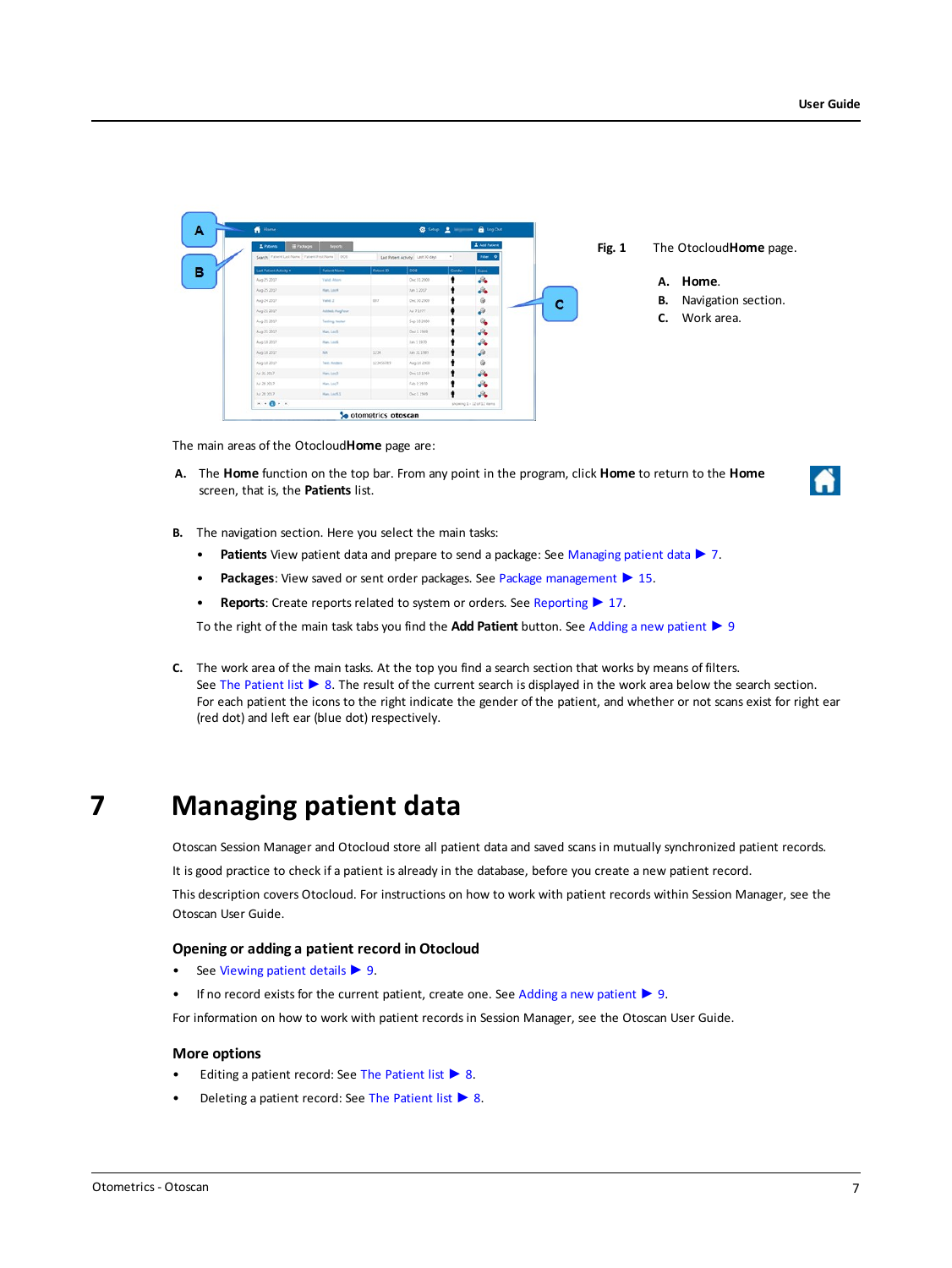## **7.1 The Patient list**

#### <span id="page-7-0"></span>**Opening a patient record**

When you open Otocloud, the **Patients** tab is displayed.

To find an existing patient record in the **Patient list**, you can either use search filters or sort the list by the column headers.

#### **Using filtersto search for a patient**

1. If the patient list is long, use the filter selections above the list to search for the patient:



- 
- **A.** Search fields.
- **B.** The **Filter** button.
- **C.** The **Clear Filter** button.

- **A.** Enter either the patient's name, ID, Date of Birth, or date of last activity in the corresponding fields.
- **B.** Click the **Filter** button to activate your search.
- **C.** If you need to reset the filter in order to make a new search, click the button **Clear Filter**. The button is located to the right of the **Filter** button.
- 2. When the patient is found, click the patient name in the **Patient Name** column to open the record.

#### **Using column headersto sort the list of patient records**

You can click one of the column headers to have the list sorted according to the selected column:

- The first click on a column header will sort the list in ascending order.
- A second click on the column header will reverse the sorting order.

An arrowhead next to the column name will indicate that this column was used for sorting. If the arrowhead points upward, the sorting is in ascending order; if it points downward, the sorting is in descending order.

#### **Editing a patient record**

If you need to make changes to a patient record:

- 1. Open the relevant patient record from the **Patient list**.
- 2. In the top left corner, click the **Edit Patient** icon.
- 3. Make the required changes.
- 4. Click **Save** to save your changes, or **Cancel** to quit without making changes. You will be returned to the patient record window.

#### **Closing a patient record**

• To close a patient record and return to the Patient List, click the **Home** button in the top left corner of the screen.

 $\overline{\mathbf{z}}$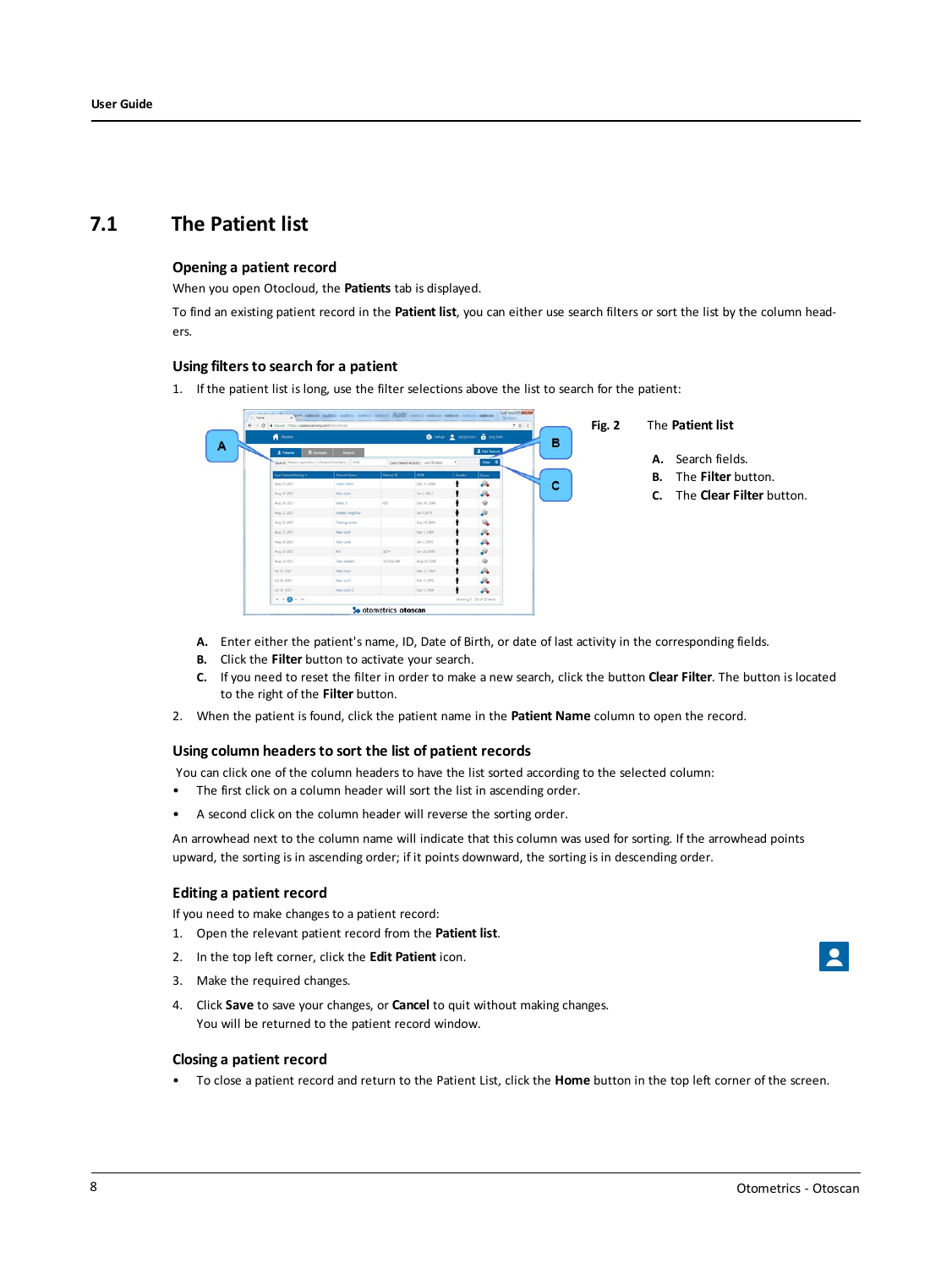#### **Deleting a patient record**

The required fields are:

<span id="page-8-0"></span>It is not possible to delete a patient record.

## **7.2 Adding a new patient**

The **Add Patient** button is available independently of the selected tab.

1. Click the **Add Patient** button to enter a new patient.

The **Add Patient** dialog allows you to enter a predefined set of patient details. The fields marked with an asterisk (\*) are required. You can, however, choose to enter either a patient name or a patient ID.

Use the keyboard Tab key or the computer mouse to navigate between the different fields.

R **Fig. 3** The **Add Patient** dialog box. **A. Patient Last Name**. Required if **Patient ID** not specified. **B. Patient First Name**. Required if  $\mathbf c$ D **Patient ID** not specified. **C. Date of Birth**: Patient Date of Birth. Ė. Required. **D. Gender** of patient. Required. Canal Save **E. Patient ID**: Patient identifier. Required if name not specified.

- 2. After entering at least the required data of the patient, click **Save**. The dialog closes and a new **Patient Details** page opens. The new patient record also appears in Session Manager on your local Otoscan PC, as patient data in Otocloud and Session Manager are synchronized every time Session Manager is online.
- <span id="page-8-1"></span>• To close the dialog box without adding a new patient, click **Cancel**.

## **7.3 Viewing patient details**

When you have selected a patient, the **Patient Details** page for that patient appears.

The **Patient Details** page contains two tabs: **Scans** and **Packages**.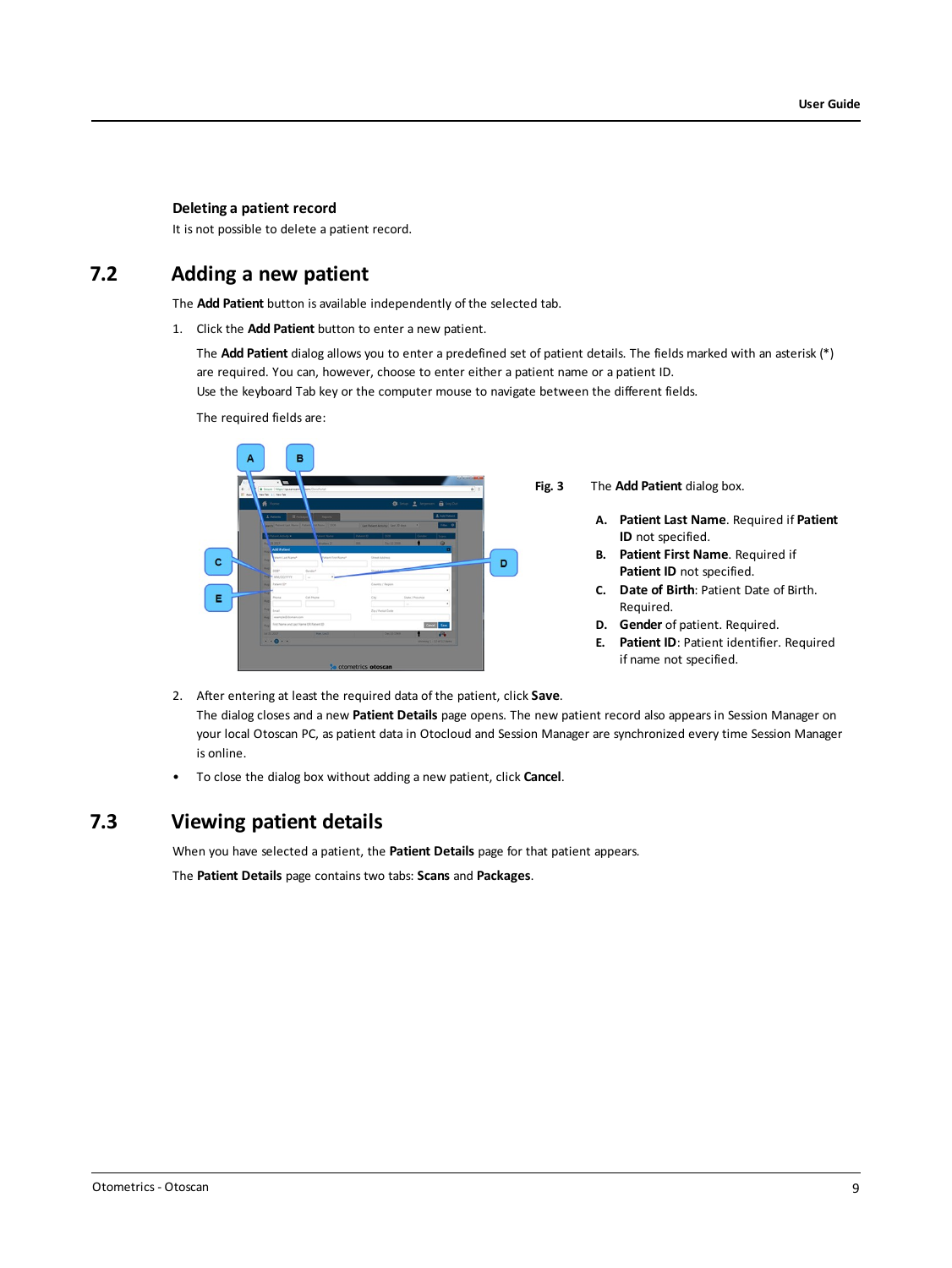

- **A.** On the **Scans** tab you can manage details of the scans obtained for that patient before you create a scan package to send to a manufacturer.
- <span id="page-9-0"></span>The **Scans** tab is described in the section [Managing](#page-9-0) and sending scans ► 10. **B.** On the **Packages** tab you can view sent packages for the patient. For information about the **Packages** tab, see the section Finding [packages](#page-15-0) via the Patient Details page ► 16.

# **8 Managing and sending scans**

## **8.1 Managing scan sessions**

<span id="page-9-1"></span>The **Scans** tab allows you to view your scan sessions and add annotations to a specific scan. It is available from the **Patient Details** page.

This tab is also the starting point when you want to prepare an order package to send to a manufacturer.

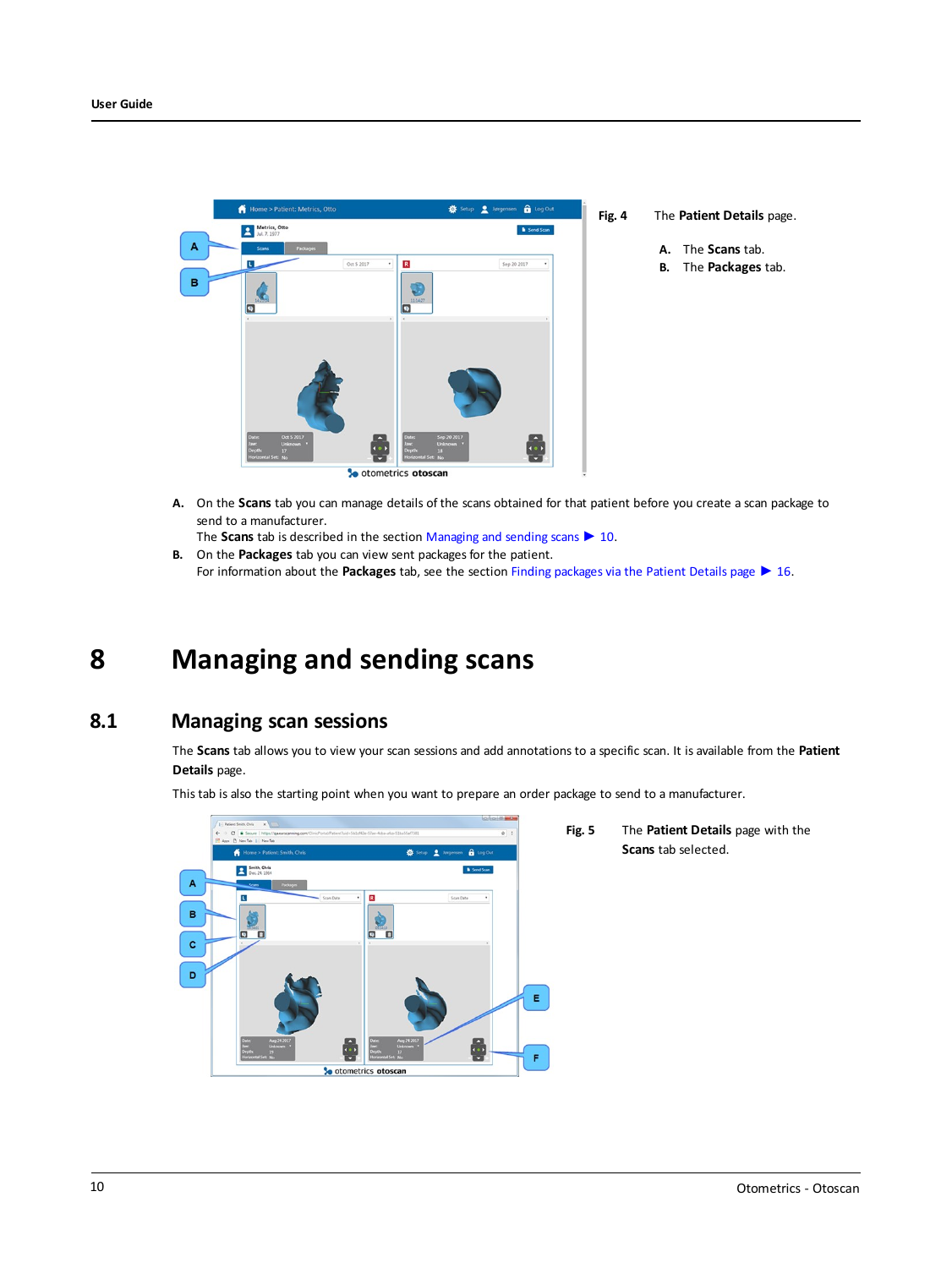| А. | <b>Scan Date:</b>                                  |                    | The sessions are identified by date. If more than one scan is available, they will all<br>be displayed initially. Select Scan Date if you only want to see one scan.                                                                                                                                                                                                           |  |  |  |  |
|----|----------------------------------------------------|--------------------|--------------------------------------------------------------------------------------------------------------------------------------------------------------------------------------------------------------------------------------------------------------------------------------------------------------------------------------------------------------------------------|--|--|--|--|
| В. | Scan selector:                                     |                    | If more scans for one ear is available, click the one for which you want to see<br>details. The 3D file will be loaded in the large field.                                                                                                                                                                                                                                     |  |  |  |  |
| C. | Annotation:                                        | add an annotation. | Click the <b>Annotation</b> icon to add or view annotations. The annotation frame will<br>temporarily cover the field for the opposite ear. Click <b>New</b> at the top of the field to<br>You can add further details to an annotation. See Adding Annotations $\blacktriangleright$ 11.<br>The number on the <b>Annotation</b> icon shows the current number of annotations. |  |  |  |  |
| D. | Delete icon:                                       |                    | Delete the selected scan. You will be prompted to confirm that you want to<br>delete. This action will also delete the scan in the OtoscanSession Manager.                                                                                                                                                                                                                     |  |  |  |  |
| Е. | Scan details for the cur-<br>rently selected scan: | Date:              | The date the scan was created.                                                                                                                                                                                                                                                                                                                                                 |  |  |  |  |
|    |                                                    | Jaw:               | Click the <b>Down Arrow</b> to indicate the jaw position, if you want to<br>state this information for manufacturing purposes.                                                                                                                                                                                                                                                 |  |  |  |  |
|    |                                                    | Depth:             | The maximum depth (in mm) reached from the ear canal opening.                                                                                                                                                                                                                                                                                                                  |  |  |  |  |
|    |                                                    | Horizontal<br>Set: | Indicates whether or not a horizontal line for placing of directional<br>microphones has been set during the scanning session.                                                                                                                                                                                                                                                 |  |  |  |  |
| F. | Rotation tools:                                    | the green dot.     | Rotate the scan by clicking the arrows or return to the original position by clicking                                                                                                                                                                                                                                                                                          |  |  |  |  |

## **8.2 Adding Annotations**

<span id="page-10-0"></span>As mentioned in [Fig.](#page-9-1) 5  $\triangleright$  10, you can add annotations to scans.

1. Click the **Annotation** icon to add or view annotations. The annotation frame will temporarily cover the field for  $\Box$ the opposite ear.

Earlier annotations will be visible in the annotation field. The number on the icon indicates existing annotations.



**Fig. 6** The **Patient Details** page with the **Annotation** icon selected.

2. Click the **New Annotation** button at the top of the field to add a new annotation. A number of extra options for annotating becomes available: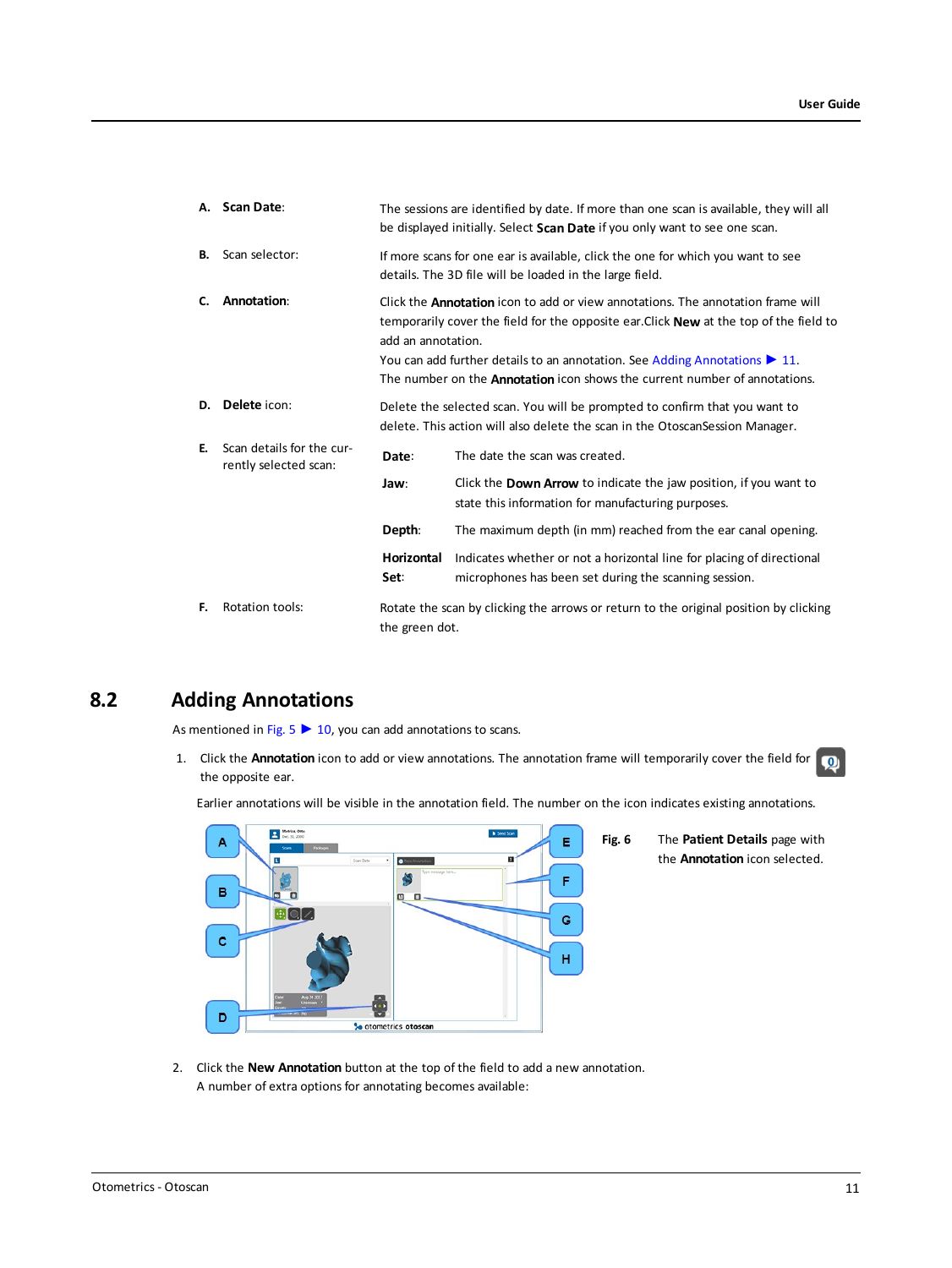- A. Scan selector: Select the scan that you want to annotate.
- **B.** Ellipse marker tool: Add an ellipse annotation to the scan to identify an area of interest.
- **C.** Line marker tool: Add a line annotation to the scan.
- **D.** Rotation tools: Rotate the scan by clicking the arrows or return to the original position by clicking the green dot.
- **E. Close** icon: Close the annotation dialog. If you have started writing an annotation, this button is inactive until you have either deleted (G) or saved (H) the annotation.
- **F.** Text field: Write remarks to the scan here. The text must be either deleted (G) or saved (H), before you can close the annotation (E).
- **G. Delete** icon: **Delete** the annotation.
- **H.** Save icon: Save the annotation.
- 3. Make the needed annotations and click the **Save** icon to save the annotation.
- 4. Click the **Close** icon to close the annotation.

#### **Deleting an annotation**

- 1. To delete an annotation, open the annotation and click the **Delete** icon.
- 2. Confirm that you want to complete this action.

### **8.3 Preparing to send a scan package**

- 1. To prepare sending a scan to a manufacturer, open the **Patient Details** page for the patient.
- 2. Click the **Send Scan** button.

The **Send Scan** page opens. Here you can select which scans to send and add all relevant information, including an order form for the manufacturer in question. The latest scan has been pre-selected, but you can select other scans by clicking the **Attach Scan(s)** button.



The individual fields and buttons are: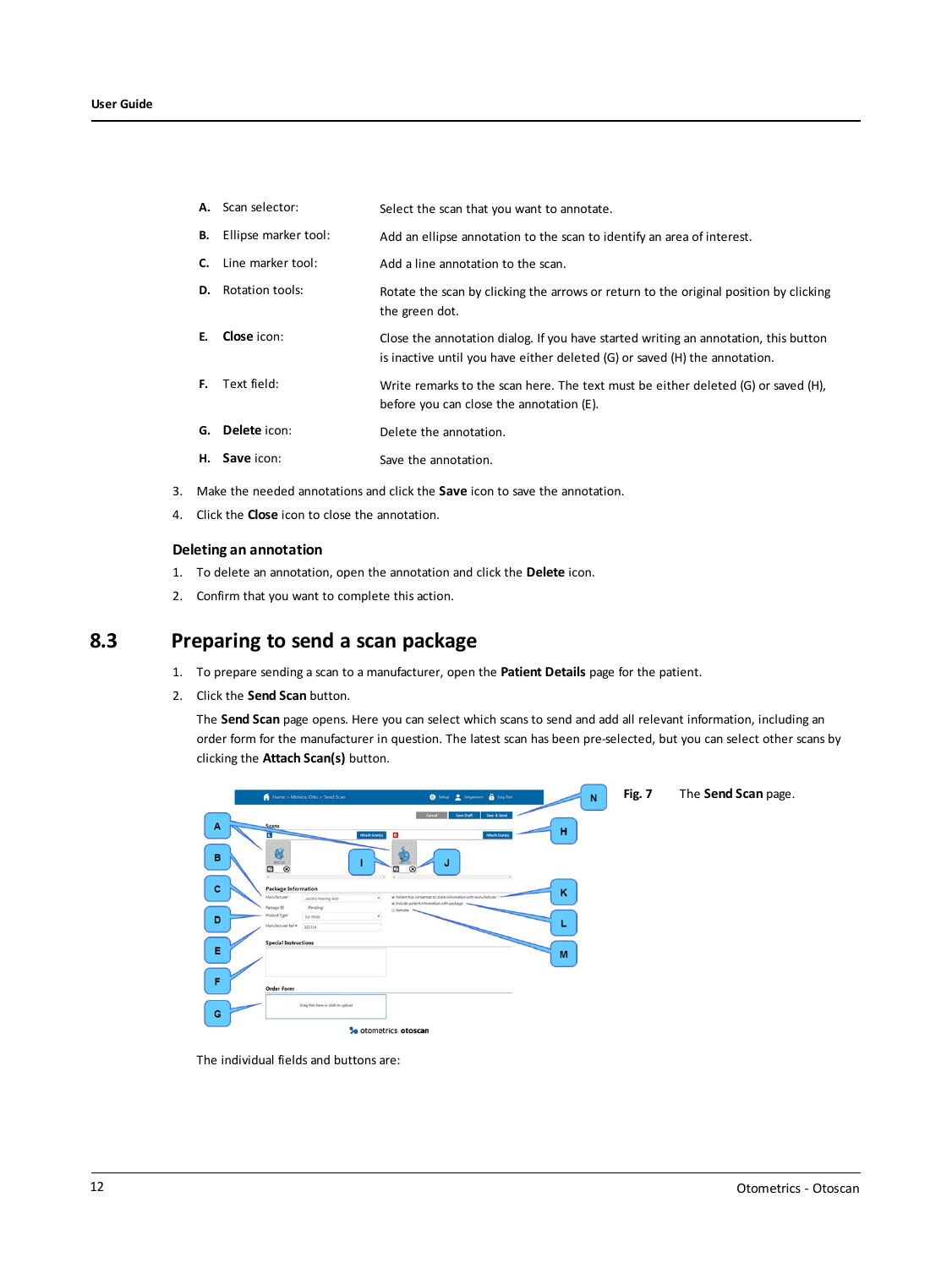| Α. | (Scan image):                             | Currently selected ear scan for left (L) and right (R) ear respectively.                                                                                                                                                                               |
|----|-------------------------------------------|--------------------------------------------------------------------------------------------------------------------------------------------------------------------------------------------------------------------------------------------------------|
| В. | <b>Manufacturer name:</b>                 | Click the arrow to open a list of available manufacturers. The list is maintained by<br>the clinic's primary Otocloud administrator.                                                                                                                   |
| C. | Package ID:                               | The package ID uniquely identifies the package to the manufacturer. The package<br>ID is automatically assigned by the system when you save a draft of the package or<br>when saving and sending the package.                                          |
| D. | <b>Product Type:</b>                      | Click the arrow to open a list where you can choose between product types, e.g.<br>hearing aid or earmold.                                                                                                                                             |
| E. | <b>Manufacturer Ref #:</b>                | If an order has been placed with the manufacturer prior to sending the scans, copy<br>the order reference number from the manufacturer to this field.                                                                                                  |
| F. | <b>Special Instructions:</b>              | Enter special instructions to the manufacturer in this text field.                                                                                                                                                                                     |
| G. | <b>Order Forms:</b>                       | Use this field to attach an order form to the package. See Different ways to send an<br>order form $\blacktriangleright$ 13.                                                                                                                           |
| н. | <b>Attach Scan(s):</b>                    | The latest scans made have automatically been selected for the scan package. Click<br>to attach another scan.                                                                                                                                          |
| ı. | <b>Annotation</b> icon:                   | Click to view annotations.                                                                                                                                                                                                                             |
| J. | <b>Remove</b> icon:                       | Click to remove the selected scan from the scan package.                                                                                                                                                                                               |
| К. | <b>Patient consent con-</b><br>firmation: | The user is responsible for confirming that the patient has consented to share<br>information with the manufacturer. Select the box when consent has been<br>obtained. The Save & Send button is disabled, until this consent has been con-<br>firmed. |
|    |                                           | <b>Note •</b> Patient consent is required under the General Data Protection Requ-<br>lation (GDPR) that requires businesses to protect the personal data and pri-<br>vacy of EU citizens for transactions that occur within EU member states.          |
| L. | <b>Include Patient Inform-</b><br>ation:  | Select to add stored patient information (name, date of birth, gender) to the man-<br>ufacturer package.                                                                                                                                               |
|    | M. Remake:                                | Specify if this is a remake. If selected, a list with previously sent packages will<br>appear.                                                                                                                                                         |
|    |                                           | Open the list to select the original package ID for reference.                                                                                                                                                                                         |
|    | N. Cancel, Save Draft, and                | Buttons for management of packages under preparation.                                                                                                                                                                                                  |

<span id="page-12-0"></span>3. Make the relevant selections. If you are going to include an order form, do not click **Save & Send** at this point.

## **8.4 Different ways to send an order form**

Depending on the chosen manufacturer and product type, Otocloud gives you access to two different ways of sending an order form from the **Package Details** page:

- Sending package from Otocloud and ordering through web shop
- Sending package with attached order form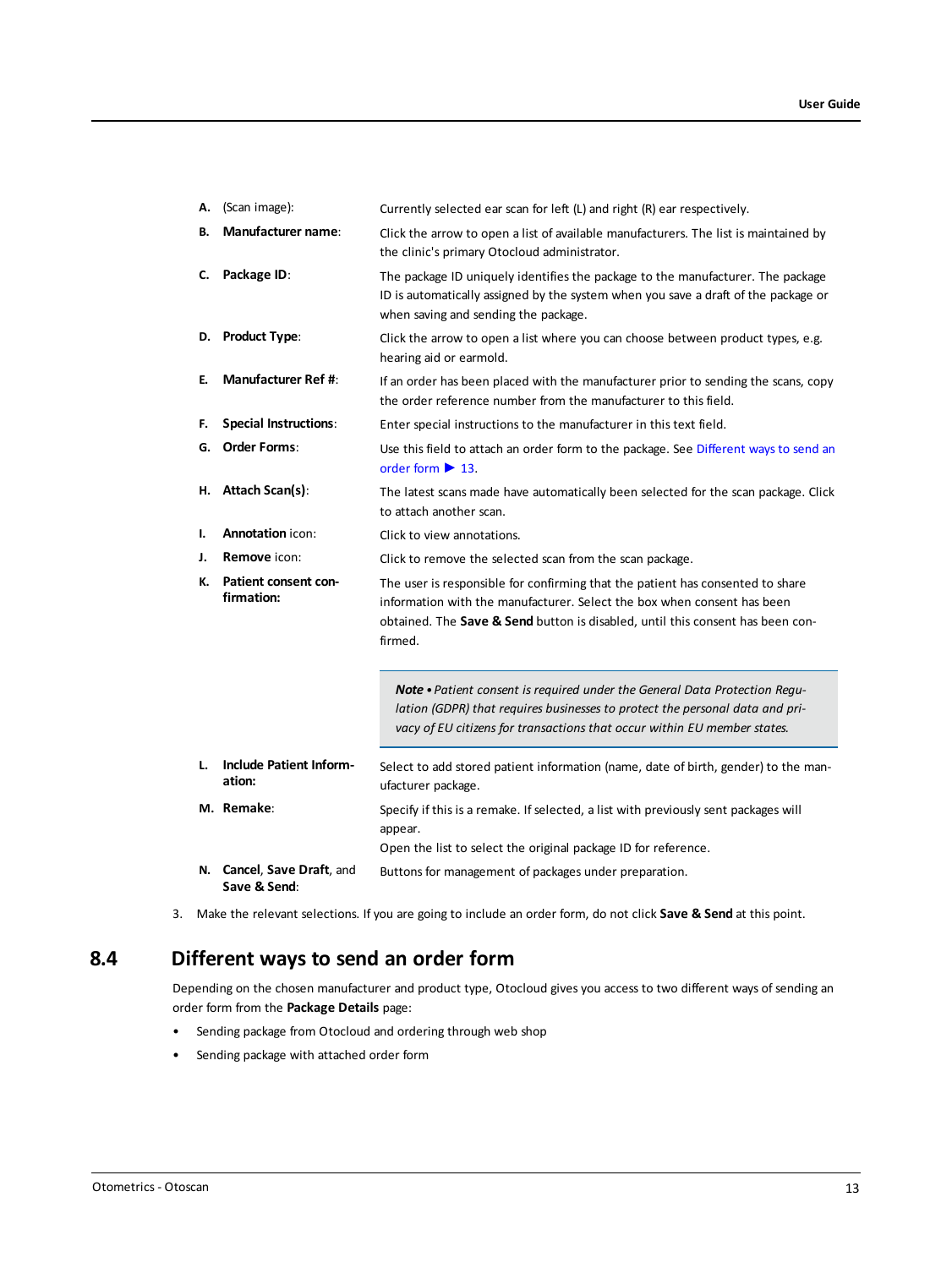#### **Sending package from Otocloud and ordering through web shop**

If the manufacturer offers online product ordering through a web shop *and* has configured their web shop in their Otocloud application, do as follows:

- 1. Prepare your scan package on the **Send Scan** page in Otocloud.
- 2. After selecting the manufacturer, product type and confirming patient consent, click the **Save & Send** button. Otocloud appends a system-generated package ID to the package and sends it. It is now available for the manufacturer to download.

The **View Package** page opens. It shows the package details including the system-generated Package ID. The ID is shown in the top left corner.

3. Click the **Copy** icon next to the package ID to copy the ID number to the Windows clipboard. You will need it as reference in the web shop.

In the section **Package Information** the manufacturer name appears as a link. This shows that the manufacturer offers web shop access through Otocloud.

- 4. Click the manufacturer link to open the manufacturer's web shop on a new page.
- 5. Use the web shop options to send the product order details to the manufacturer. Paste the copied package ID as reference to the package. It is important that you always reference the Otoscan Package ID in your order to the manufacturer.

#### **Sending package with attached order form**

Otocloud provides an option to attach an order form to the scan, so that all order information is sent to the manufacturer in the same package. To use this option, do as follows:

- 1. Prepare your scan package on the **Send Scan** page in Otocloud.
- 2. Prepare the order form you want to attach. The form may be available on paper, on file, or directly in Otocloud:
	- **Order form on paper:** If the order from the manufacturer is available on paper, you can choose to fill it in, scan it and save it to a known location on your computer or on a connected drive such as a USB stick. Proceed to step [3](#page-13-0) in this procedure.
	- **Order form on file:** If the order form is available on file, fill it in and save it to a known location. Proceed to step [3](#page-13-0) in this procedure.
	- **Order form in Otocloud:**

Some manufacturers provide an order form in Otocloud for each of their specific products, containing all the different options for that product.

When you have selected the manufacturer and product type, the order form section extends with online order forms.

Select and prepare the order form as follows:

- **1.** Select the preferred language and the specific product and click the **Download** button.
- **2.** Open the downloaded order form.
- **3.** Enter your customer details, configure your product and save the order form on your computer.
- <span id="page-13-0"></span>3. Return to the **Send Scan** page in Otocloud to attach the filled-in order form to the package.
- 4. Locate the recently saved file using Windows Explorer, and drag and drop it to the designated drop area in Otocloud. Alternatively, click the drop area to open a standard Windows dialog to attach a file.

 $\blacksquare$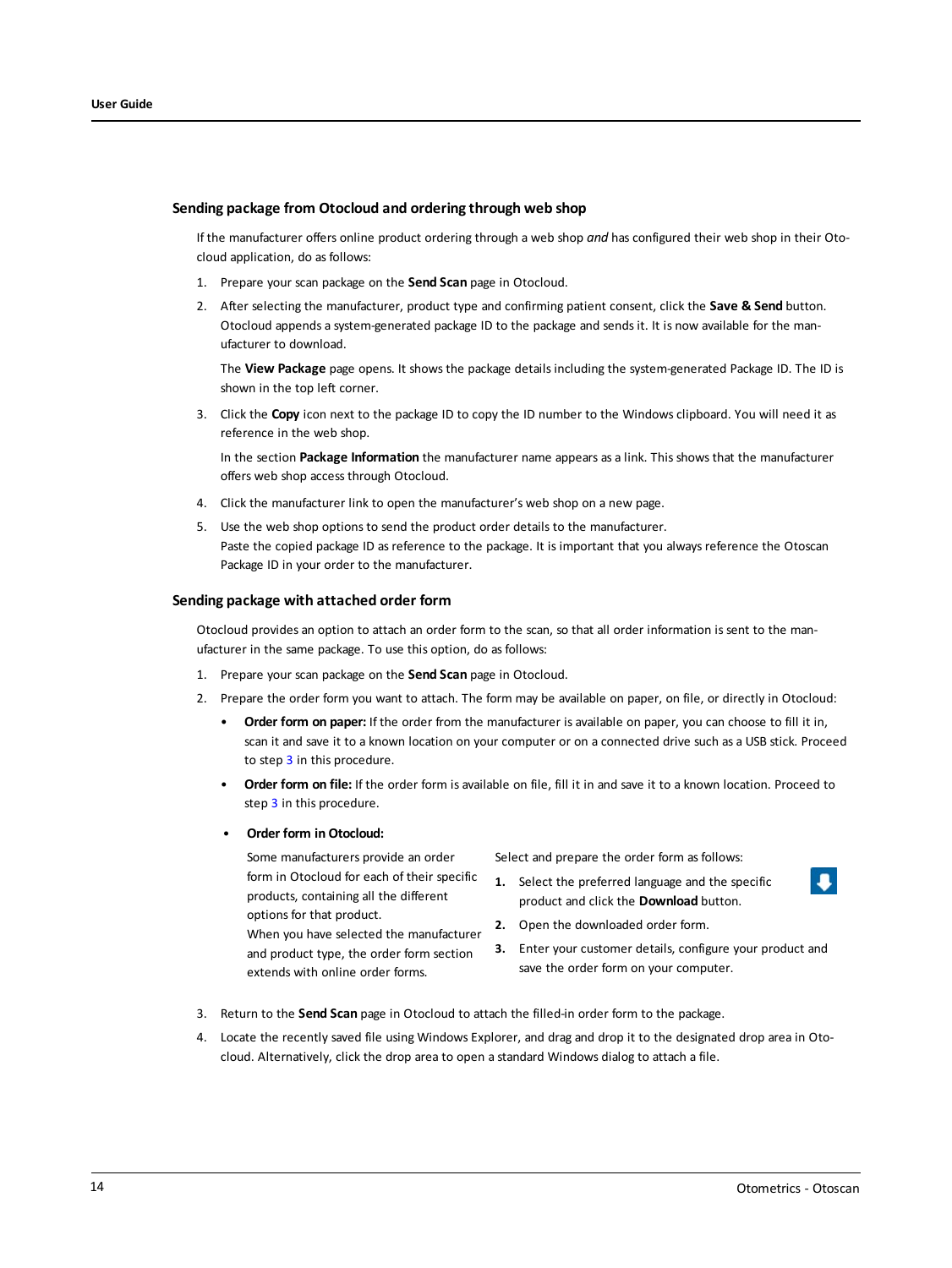- If you need to remove the order form again, click the **Remove** icon. The form will be removed from  $\circledast$ the package. The form file will not be deleted.
- 5. To finalize the order, click the **Save & Send** button. The package is now available for the manufacturer to download.
- 6. To see the saved order form at a later stage, go to the the package details page and locate the package ID.

If you choose to send the order details to the manufacturer through other channels, always remember to reference the package ID number provided by Otocloud.

#### **Cancel or Save Draft**

- If you want to cancel the package preparation without sending or saving, click **Cancel**
- <span id="page-14-0"></span>• If you want to save a draft of the package that you are preparing, without sending it now, click **Save Draft**. The draft will become available for later editing on the **Packages** tab.

# **9 Package management**

You can find sent or saved packages in order to review details for a specific order or patient in two ways:

- On the **Packages** tab.
- By opening the **Patient Details** page from the **Patients** tab.

## **9.1 Finding packages via the Packages tab**

All the packages are available from the **Packages** tab , initially sorted by date of creation.

From this tab you can search for the package in two ways:

- By **Patient Name**.
- By **Package ID**.

Further, you can select the date interval within which to search. By default the list will show the packages created during the last month.

- Use filters to change or narrow down the search, or sort by column, in the same way as for the **Patient list**. See [The](#page-7-0) [Patient](#page-7-0) list ► 8.
- You can use the **Copy** button next to the **Package ID** number to copy the number to the Windows clipboard.

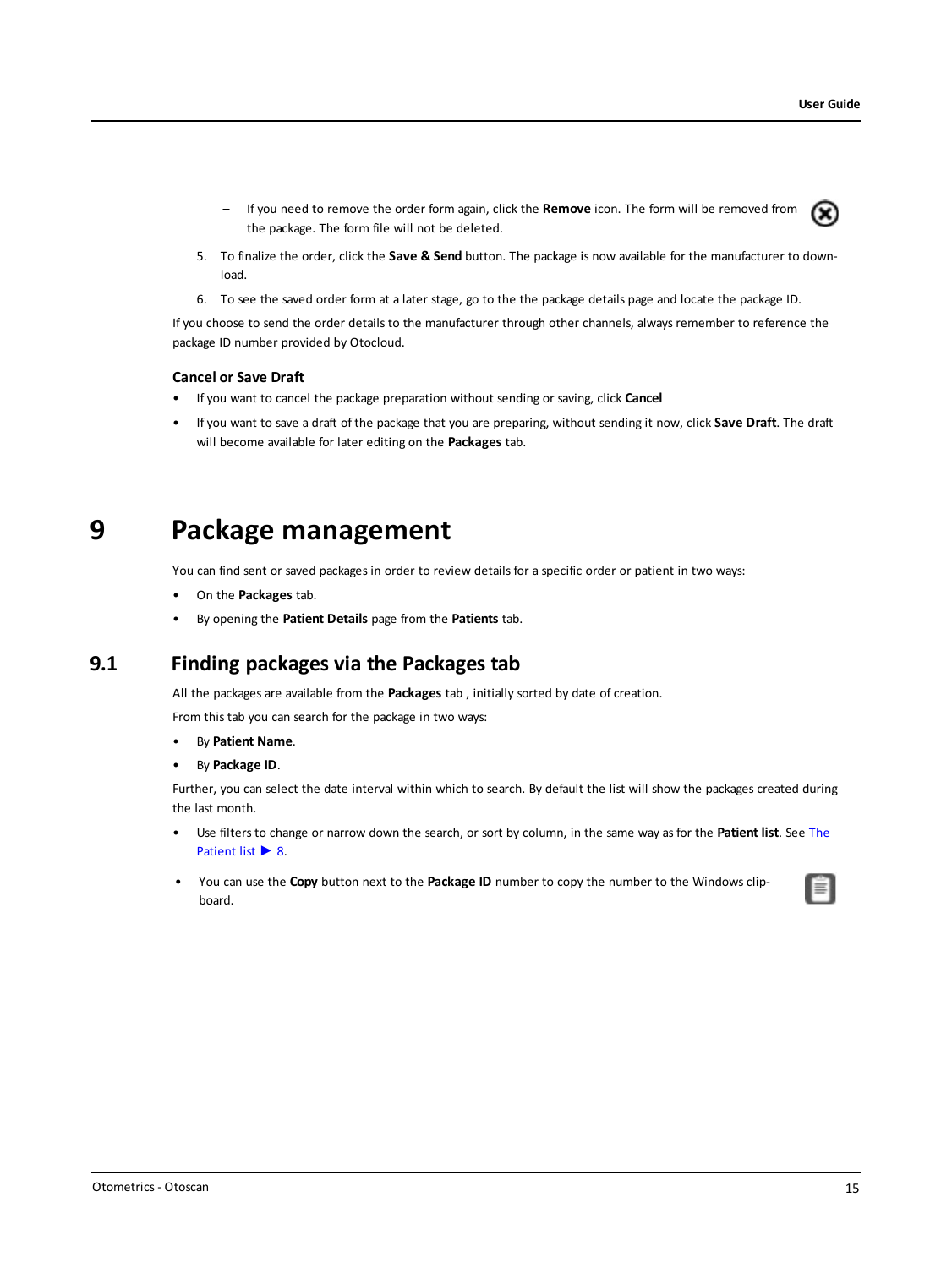| C: New Tab     New Tab |                                                    |                      |                      |                        |             |                             |  |  |
|------------------------|----------------------------------------------------|----------------------|----------------------|------------------------|-------------|-----------------------------|--|--|
| Home                   |                                                    |                      |                      |                        |             | Setup 2 Jargensen @ Log Out |  |  |
| 2. Patients            | <b>E</b> Packages<br>Reports.                      |                      |                      |                        |             | 2 Add Patient               |  |  |
|                        | Patient Name: Patient Last Name Patient First Name | Package ID           |                      | Submitted: Ltd 30 days | ٠           | Filter ©                    |  |  |
| Patient Name           | Package 3D                                         | Manufacturer         |                      | Created Date .         | Sent Date   | Status:                     |  |  |
| Metrics, Otto          | Draft                                              | Θ                    | Jacob's Hearing Aids | Sep 5.2017             | Draft       | Draft.                      |  |  |
| Metrics, Otto          | 12435-1472453166                                   | 日                    | Jacob's Hearing Aids | Aug 31 2017            | Aug 31 2017 | Submitted                   |  |  |
| newga guy              | 123456789-1262858625                               | A                    | Test Manufacturer A  | Aug 29 2017            | Aug 29 2017 | Downloaded                  |  |  |
| Han Lock               | Draft.                                             | 冋                    | Locahan Earmold L.   | Aug 29 2017            | Draft       | Draft:                      |  |  |
| Metrics, Otto          | 007-51437102                                       | 日                    | Locahan Earmold L.   | Aug 25 2017            | Aug 25 2017 | Downloaded                  |  |  |
| Han, Look              | 123456789-474146571                                | 日                    | Test Manufacturer A  | Aug 25 2017            | Aug 25 2017 | Submitted                   |  |  |
| Han, Look              | 007-2083756810                                     | Θ                    | Locatun Earmold L.   | Aug 25 2017            | Aug 25 2017 | Downloaded                  |  |  |
| Han, Loc4              | 007-2110106391                                     | 日                    | Locahan Earmold L.,  | Aug 25 2017            | Aug 25 2017 | Downloaded                  |  |  |
| Han Look               | 007-1972542451                                     | ⊟                    | Locahan Earmold L.,  | Aug 25 2017            | Aug 25 2017 | Submitted                   |  |  |
| Han, Look              | 007-411446282                                      | 日                    | Locahan Earmold L.   | Aug 25 2017            | Aug 25 2017 | Submitted                   |  |  |
| Han, Look              | 007-456853511                                      | ⊟                    | Locahan Earmold L.   | Aug 25 2017            | Aug 25 2017 | Submitted                   |  |  |
| Han Look               | 007-111467372                                      | 日                    | Locahan Earmold L.   | Aug 24 2017            | Aug 24 2017 | Sobmitted                   |  |  |
| Added, AugFour         | 123456789-1496957846                               | Θ                    | Test Maniufacturer A | Aug 21 2017            | Aug 21 2017 | Downloaded                  |  |  |
| Han Look               | 123456789-349995793                                | 冋                    | Test Manufacturer A  | Aug 21 2017            | Aug 21 2017 | Downloaded                  |  |  |
| Han Loc5               | 12987456-2004740699                                | ⊟<br>Sam's Ear Stuff |                      | Aug 21 2017            | Aug 21 2017 | Submitted                   |  |  |

The column furthest to the right indicates the status of the order. An order can be either **Draft**, **Submitted**, or **Downloaded**.

- **Draft** indicates that the package has been partially prepared and saved as a draft.
- **Submitted** indicates that the manufacturer has not yet accepted the order into their order flow.
- <span id="page-15-0"></span>• **Downloaded** indicates that the manufacturer has accepted the order and downloaded the scans in order to make the ordered product.

## **9.2 Finding packages via the Patient Details page**

- 1. From the **Patient Details** page for a specific patient, click the tab **Packages** to go directly to the complete history of sent packages for that patient.
- 2. From the list of sent packages, search for the relevant package. To sort the list by any of the columns click the column header.
- The first click on a column header will sort the list in ascending order.
- A second click on the column header will reverse the sorting order.

## **9.3 Viewing package details**

At any time you can access your drafts or sent packages and view the details.

- 1. Search for the package See Finding [packages](#page-15-0) via the Patient Details page ► 16.
- 2. Click the package ID number to open the **View Package** page.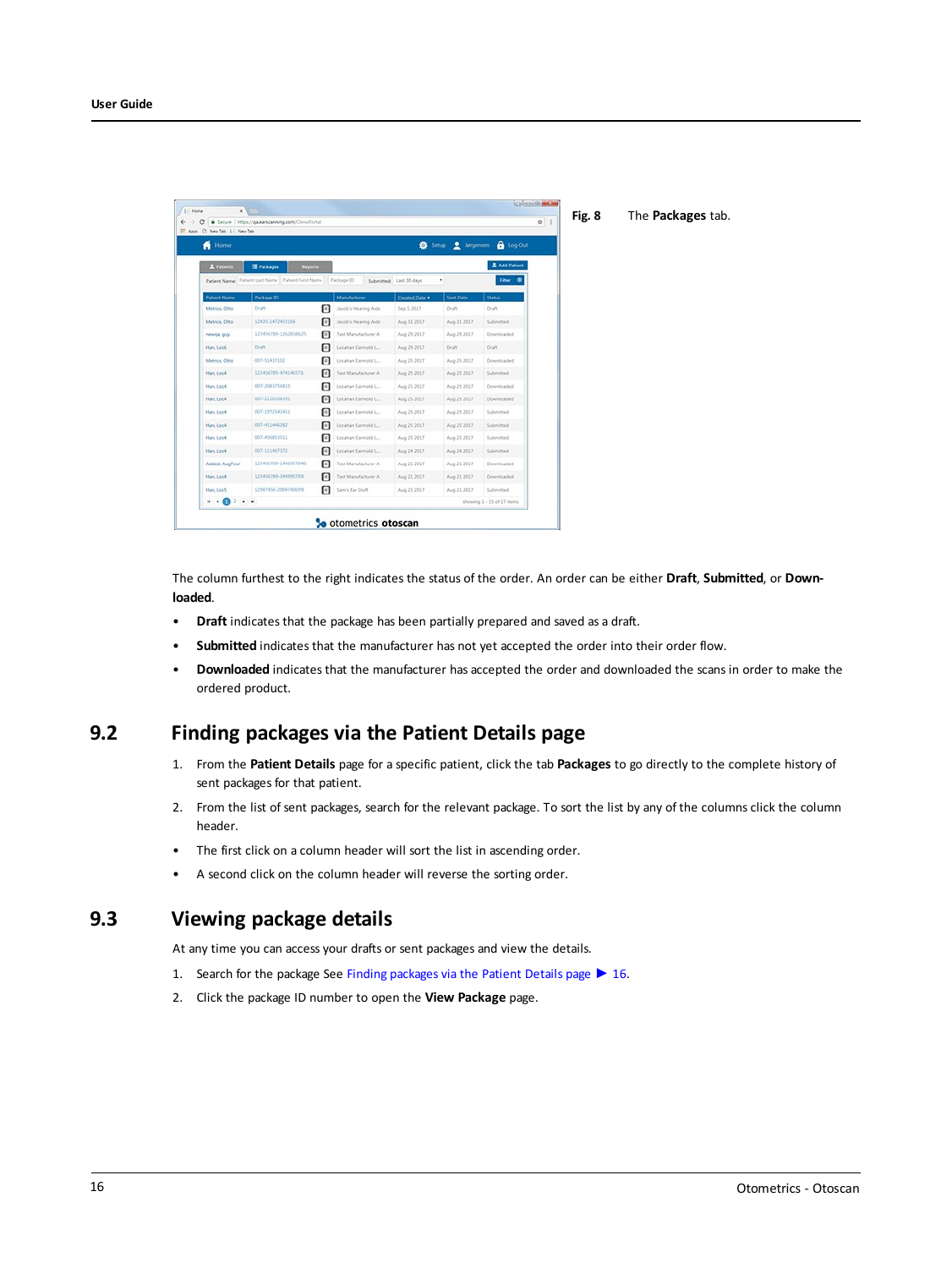**Fig. 9** The **View Package** page. ċ ID: 12435-68804494 ED B c н D E **So** otometrics otoscar

The **View Package** page contains the following information:

**A. Package ID**: Package identity number and status of the package.

**B.** Patient information. Name and other patient information.

- **C. Package Information**: Manufacturer and product details. If the manufacturer name is an active link, the manufacturer has connected their web shop to Otocloud.
- **D. Scans**: 3D scan file. Click the image to view.
- **E. Annotation** icon: Click to see annotations to the scan.
- **F. Copy** icon: Click to copy the package ID number to the clipboard.
- **G. Print** button: Click to print a copy of the package summary, stored in .pdf format, including any attached order form. If it does not print, look for the file in the **Downloads** folder on your computer.
- **H. Special Instructions**: Special instructions from the sender of the package.
- <span id="page-16-0"></span>**I.** Order form file. The filled-in order form, if included. Click to open.

# **10 Reporting**

A number of reports are available in the application. You can see the reports online or download them as .csv (Comma Separated Values) files for further processing. Depending on your role, different report options are available.

#### **Reports accessible to users with the role Scanning**

- **Order Status**
- **Order Detail**
- **Patient History**.

#### **Reports accessible to users with the role Reporting**

• **User Log**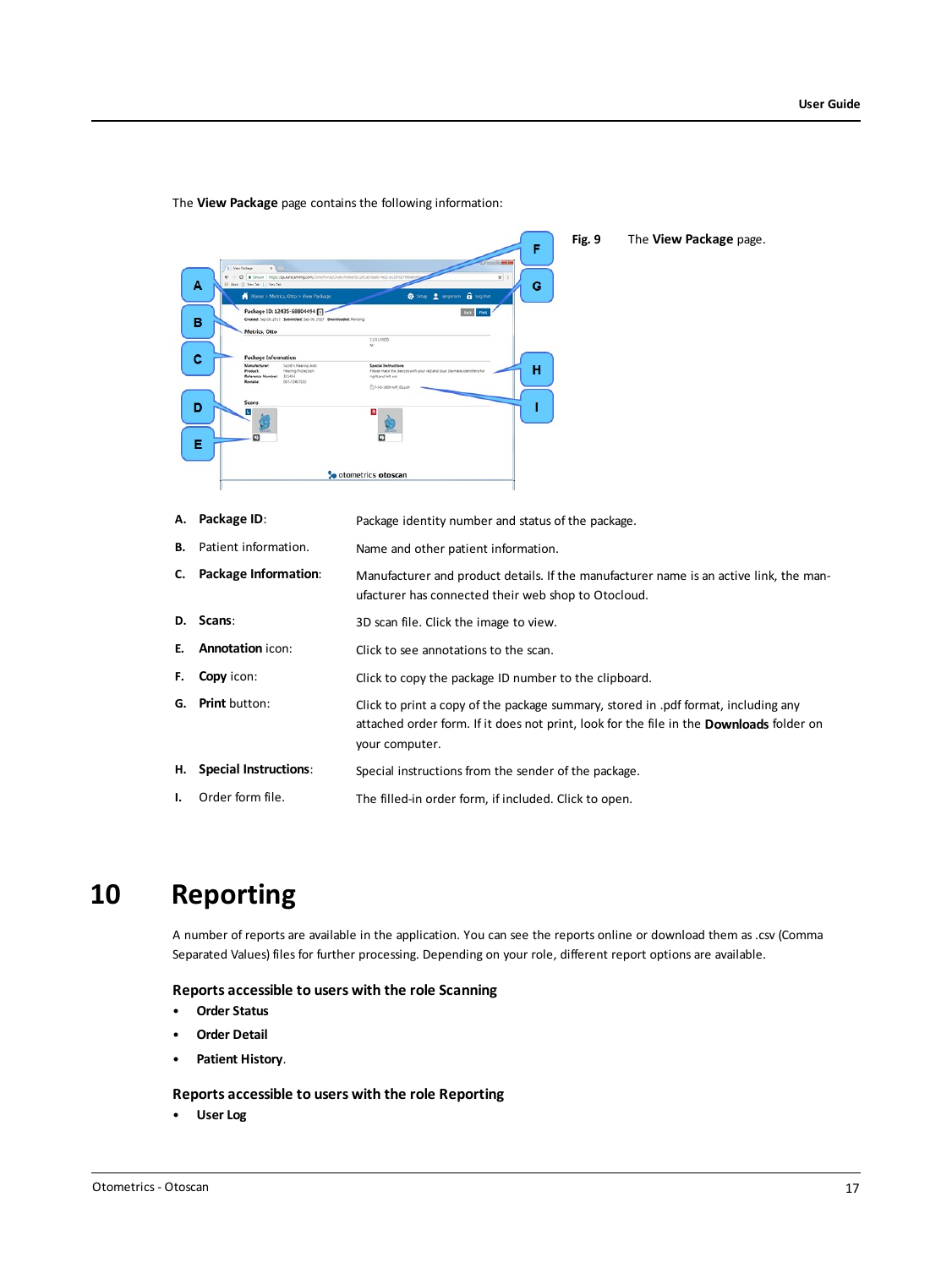- **Order Status**
- **Order Detail**
- **Patient History**.

#### **Reports accessible to the administrator**

- **User Overview**
- **User Log**
- **Order Status**
- **Order Detail**
- <span id="page-17-0"></span>• **Patient History**.

## **10.1 Creating a Report**

- 1. From the Otocloud**Home** page, click the **Reports** tab.
- 2. Select the report of your choice, using the drop-down list.
- 3. For report types with a **Start Date**/**End Date** filter, specify a date interval for the report. If dates are not specified, all entries are included in the report.
- 4. Click the **Run Report** button to create the report. The report is displayed on the screen.

| Home                 |                     |                          |                      |                      | Setup Rigensen a Log Out |                            | Fig. 10 | The report has been created. |
|----------------------|---------------------|--------------------------|----------------------|----------------------|--------------------------|----------------------------|---------|------------------------------|
| 2 Patients           | <b>E</b> Packages   | <b>Reports</b>           |                      |                      |                          | 2 Add Patient              |         |                              |
| Report: Order Status |                     | * Start Date: 07/03/2017 |                      | End Date: 08/31/2017 | <b>Download CSV File</b> | <b>Run Report</b>          |         |                              |
| Clinic ID            | Clinic Name         | Package ID               | <b>Last Activity</b> | <b>Package Date</b>  | Manufacturer             | <b>Status</b>              |         |                              |
| 201-201              | Best Hearing        | 123456789-1820301112     | Aug 21 2017          | Aug 18 2017          | Test Manufacturer A      | Downloaded                 |         |                              |
| 201-201              | <b>Best Hearing</b> | 123456789-1262858625     | Aug 29 2017          | Aug 29 2017          | Test Manufacturer A      | Downloaded                 |         |                              |
| 201-201              | Best Hearing        | 123456789-785515741      | Aug 21 2017          | Jul 27 2017          | Test Manufacturer A      | Downloaded                 |         |                              |
| 201-201              | Best Hearing        | 123456789-1496957846     | Aug 21 2017          | Aug 21 2017          | Test Manufacturer A      | Downloaded                 |         |                              |
| 201-201              | Best Hearing        | 123456789-764174505      | Aug 4 2017           | Aug 4 2017           | Test Manufacturer A      | Downloaded                 |         |                              |
| 201-201              | Best Hearing        | 123456789-474146571      | Aug 25 2017          | Aug 25 2017          | Test Manufacturer A      | Submitted                  |         |                              |
| 201-201              | Best Hearing        | 123456789-92849308       | Aug 21 2017          | Aug 18 2017          | Test Manufacturer A      | Downloaded                 |         |                              |
| 201-201              | <b>Best Hearing</b> | 123456789-349995793      | Aug 21 2017          | Aug 21 2017          | Test Manufacturer A      | Downloaded                 |         |                              |
| 201-201              | <b>Best Hearing</b> | 123456789-682108791      | Jul 18 2017          | Jun 28 2017          | Test Manufacturer A      | Downloaded                 |         |                              |
| 201-201              | <b>Best Hearing</b> | 123456789-951680317      | Aug 14 2017          | Jul 27 2017          | Test Manufacturer A      | Downloaded                 |         |                              |
| 201-201              | Best Hearing        | 123456789-1027307350     | Jul 24 2017          | Jul 21 2017          | Test Manufacturer A      | Downloaded                 |         |                              |
| 201-201              | Best Hearing        | 12987456-230794306       | Jul 27, 2017         | Jul 27 2017          | Sam's Ear Stuff          | Submitted                  |         |                              |
| 201-201              | Best Hearing        | 12987456-2004740699      | Aug 21 2017          | Aug 21 2017          | Sam's Ear Stuff          | Submitted                  |         |                              |
| 201-201              | <b>Best Hearing</b> | 12987456-275024431       | Jul 27 2017          | Jul 27 2017          | Sam's Ear Stuff          | Submitted                  |         |                              |
| 201-201              | Best Hearing        | 007-2083756810           | Aug 27 2017          | Aug 25 2017          | Locahan Earmold Lab      | Downloaded                 |         |                              |
| $+ - 0$              | $2 + M$             |                          |                      |                      |                          | showing 1 - 15 of 22 items |         |                              |

You can click one of the column headers to have the list sorted according to the selected column:

- The first click on a column header will sort the list in ascending order.
- A second click on the column header will reverse the sorting order.
- If the list is longer than one screen, use the **Arrow** keys at the bottom of the list to display the next or previous screen.

## **10.2 Exporting to Excel**

You can download a .csv (Comma Separated Values) file and make additional analyses of the data in Excel.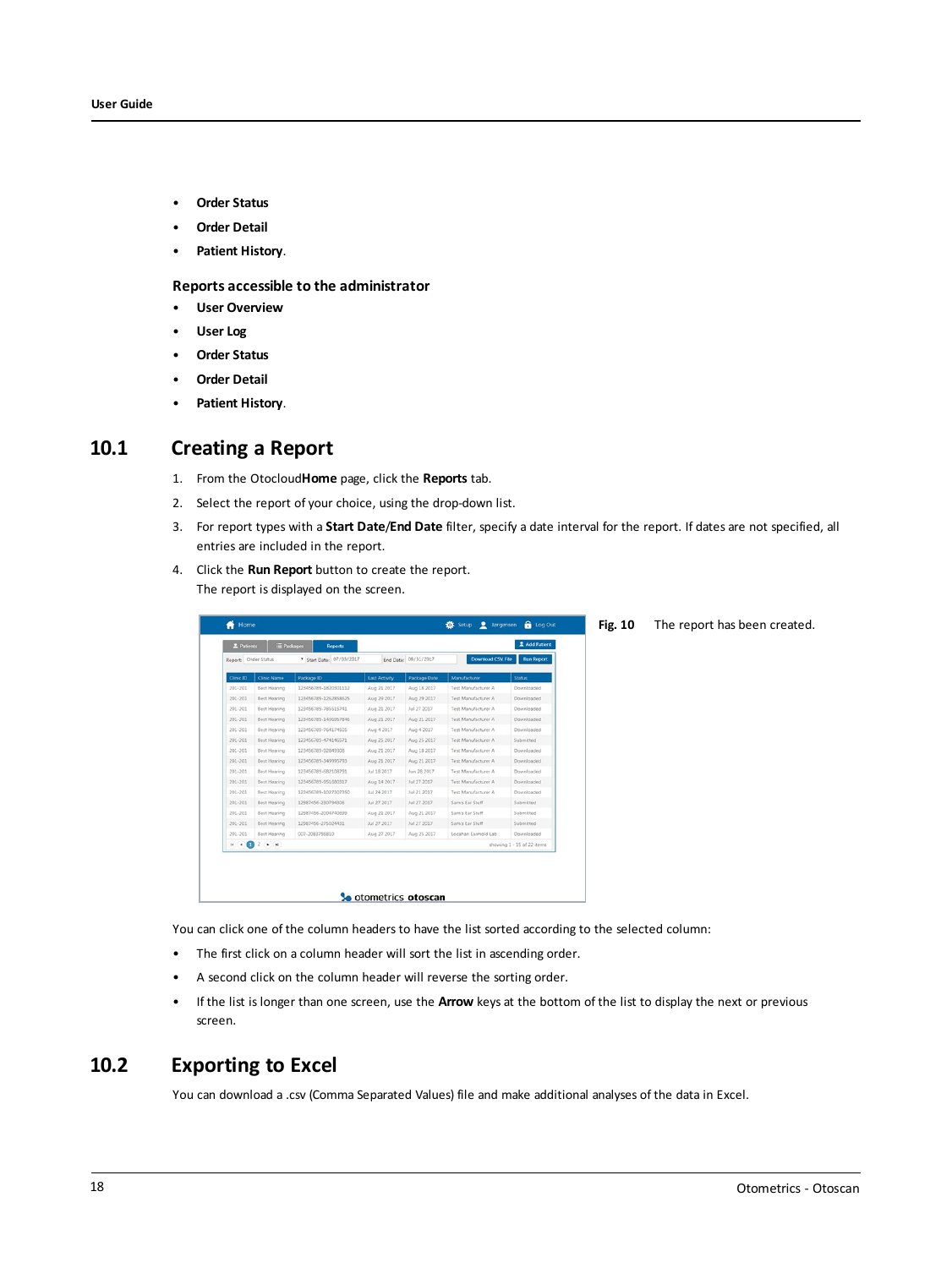#### To do so:

- 1. From the Otocloud**Home** page, click the **Reports** tab.
- 2. Select report and date interval as explained in [Creating](#page-17-0) a Report ▶ 18.

#### 3. Click **Download CSV File**.

If you are using Chrome, a link to the downloaded file will appear to the left on the bottom bar of Otocloud.

|           | Report: Order Status | * Start Date: 07/03/2017 |                      | End Date: 08/31/2017 | Download CSV File          | <b>Run Report</b>          |
|-----------|----------------------|--------------------------|----------------------|----------------------|----------------------------|----------------------------|
| Clinic ID | Clinic Name          | Package ID               | <b>Last Activity</b> | Package Date         | Manufacturer               | <b>Status</b>              |
| 201-201   | Best Hearing         | 123456789-1820301112     | Aug 21 2017          | Aug 18 2017          | <b>Test Manufacturer A</b> | Downloaded                 |
| 201-201   | Best Hearing         | 123456789-1262858625     | Aug 29 2017          | Aug 29 2017          | Test Manufacturer A        | Downloaded                 |
| 201-201   | <b>Best Hearing</b>  | 123456789-785515741      | Aug 21 2017          | Jul 27 2017          | Test Manufacturer A        | Downloaded                 |
| 201-201   | <b>Best Hearing</b>  | 123456789-1496957846     | Aug 21 2017          | Aug 21 2017          | Test Manufacturer A        | Downloaded                 |
| 201-201   | Best Hearing         | 123456789-764174505      | Aug 4 2017           | Aug 4 2017           | Test Manufacturer A        | Downloaded                 |
| 201-201   | Best Hearing         | 123456789-474146571      | Aug 25 2017          | Aug 25 2017          | <b>Test Manufacturer A</b> | Submitted                  |
| 201-201   | <b>Best Hearing</b>  | 123456789-92849308       | Aug 21 2017          | Aug 18 2017          | Test Manufacturer A        | Downloaded                 |
| 201-201   | Best Hearing         | 123456789-349995793      | Aug 21 2017          | Aug 21 2017          | Test Manufacturer A        | Downloaded                 |
| 201-201   | Best Hearing         | 123456789-682108791      | Jul 18 2017          | Jun 28 2017          | Test Manufacturer A        | Downloaded                 |
| 201-201   | <b>Best Hearing</b>  | 123456789-951680317      | Aug 14 2017          | Jul 27 2017          | <b>Test Manufacturer A</b> | Downloaded                 |
| 201-201   | Best Hearing         | 123456789-1027307350     | Jul 24 2017          | Jul 21 2017          | Test Manufacturer A        | Downloaded                 |
| 201-201   | Best Hearing         | 12987456-230794306       | Jul 27 2017          | Jul 27 2017          | Sam's Ear Stuff            | Submitted                  |
| 201-201   | Best Hearing         | 12987456-2004740699      | Aug 21 2017          | Aug 21 2017          | Sam's Ear Stuff            | Submitted                  |
| 201-201   | Best Hearing         | 12987456-275024431       | Jul 27 2017          | Jul 27 2017          | Sam's Ear Stuff            | Submitted                  |
| 201-201   | Best Hearing         | 007-2083756810           | Aug 27 2017          | Aug 25 2017          | Locahan Earmold Lab        | Downloaded                 |
| $+ -$     | $2 + M$              |                          |                      |                      |                            | showing 1 - 15 of 22 items |
|           |                      |                          |                      |                      |                            |                            |
|           |                      |                          |                      |                      |                            |                            |

**Fig. 11** The link to the downloaded Excel file is seen to the left on the bottom bar.

- 4. Click the link to open the downloaded .csv file in Excel.
- 5. In Excel, select column **A**.
- 6. In the **DATA** menu, select **Text to Columns**.
- 7. Select the **Delimited** option and click **Next**.
- 8. Select the **Comma** option and click **Finish**.

Excel orders the data into columns, which enables you to use Excel for further analysis.

<span id="page-18-0"></span>Note • This instruction refers to an external application, so details in the procedure may deviate from the above-men*tioned steps. Follow current instructions from the manufacturer.*

# **11 Profile management**

All users can change their own name, password and user name.

- 1. To view and change your user settings, click your own name on the top bar of Otocloud. The **View User** dialog opens.
- 2. Click the button with the user detail that you want to change.
- 3. Make the required changes.
- 4. Click **Save** to save your changes or **Cancel** to close the dialog without making changes.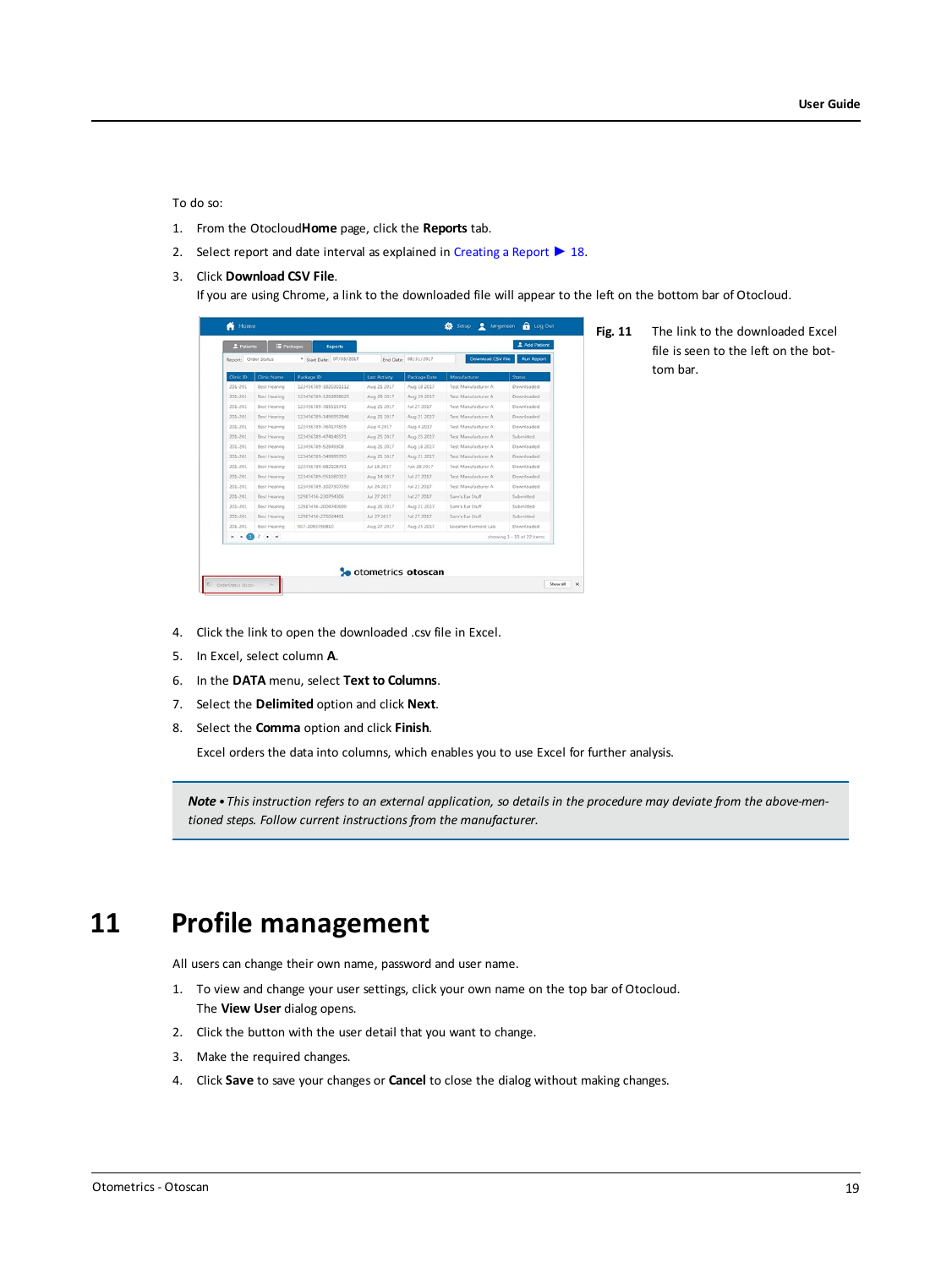# **12 Administration**

<span id="page-19-0"></span>All the administrative settings, such as user management, manufacturer contact settings, and clinic details in Otocloud should be handled by a local Otoscan administrator.

To open **Setup**:

- 1. Click the **Setup** icon on the top bar.
- 2. Select the relevant tab: **Clinic Profile**, HIM/EML, or **Users**.



## **12.1 Clinic Profile Management**

The administrator is responsible for managing the clinic profile.

• To access Clinic Profile Management, click **Setup** and select the **Clinic Profile** tab.

#### **Copying the Clinic ID to the clipboard**

Your clinic was assigned an ID number when you established your Otoscan account. This number is stated below your clinic name on the **Clinic Profile** page.

If you link your account in Otocloud (this account) to the eCommerce service of manufacturers, some of these may require you to state your Otoscan Clinic ID.

• To quote your ID number, use the **Copy** button next to the Clinic ID to copy it to the Windows clipboard.



#### **Edit Clinic Profile details**

1. Click the **Edit** button.

| 1- Setup                                         | $x \vee x$                                                                                                                                                                     |                                                  |                                                             |                              |                             | 000000 |    |
|--------------------------------------------------|--------------------------------------------------------------------------------------------------------------------------------------------------------------------------------|--------------------------------------------------|-------------------------------------------------------------|------------------------------|-----------------------------|--------|----|
| $\leftarrow$<br>÷<br>EE Apps () NewTab 1- NewTab |                                                                                                                                                                                |                                                  | C B Secure   https://qa.earscanning.com/ClinicPortal/Admin/ |                              |                             |        | ŵ. |
| ñ                                                | Home > Setup                                                                                                                                                                   |                                                  |                                                             |                              | Setup 2 Jargensen @ Log Out |        |    |
|                                                  | Cinchrofile                                                                                                                                                                    | <b>HOMENE</b>                                    | <b>Utiers</b>                                               |                              |                             |        |    |
|                                                  | <b>Best Hearing</b><br>123 Clinic St<br>Nashville, Tennessee 37201<br><b>UNITED STATES</b><br>Primary Administrator:<br>Time Zone : Central-US<br>Preferred Language : English | Clinic ID: 1ddd0f91-4370-464-988c-f16d99334ea1 = |                                                             |                              |                             | tat    |    |
|                                                  |                                                                                                                                                                                |                                                  |                                                             | <b>So</b> otometrics otoscan |                             |        |    |

**Fig. 12** The **Clinic Profile** page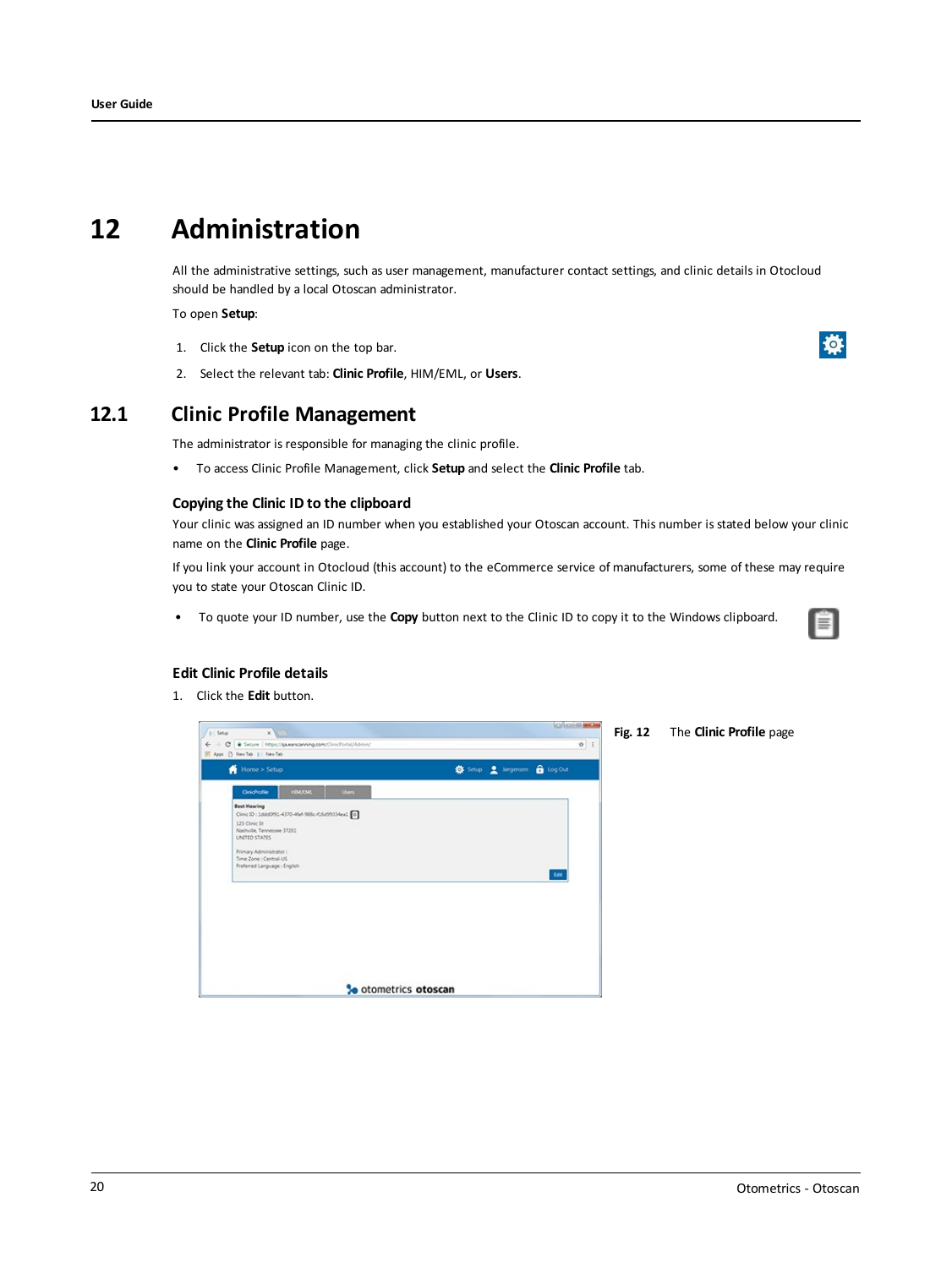<span id="page-20-0"></span>

| N Home > Silvan                                 | ● Ship 鱼 Septem ● StopDut            |  |
|-------------------------------------------------|--------------------------------------|--|
| HIM/EML<br>Daniel Daniel<br>Close/Norther       |                                      |  |
| <b>Lat Cinic Details</b>                        |                                      |  |
| <b>Nora</b> <sup>E</sup>                        | Street A&bins*                       |  |
| East Hearing                                    | 123 Oirie St.                        |  |
| <b>Thing!</b><br>(x)                            | Street Address (Cont.)               |  |
| 254-567-8911                                    |                                      |  |
| that                                            | Country / Region?                    |  |
| 234-567-8918                                    | $\mathbf{v}$<br><b>UNITED STATES</b> |  |
| Primary Administrator*                          | Or/<br>State J Province®             |  |
| ×<br>- Margensen@atometrics.com (targetown, KX) | $\sim$<br>Nashville<br>Tennessee     |  |
| Alton Probe Image Capture*                      | Zip J Fostal Code*                   |  |
|                                                 | 37201                                |  |
|                                                 | Tome Zone*                           |  |
|                                                 | $\sim$<br>Time Zone                  |  |
|                                                 | Preferred Language*                  |  |
|                                                 | $\omega$<br><b>English</b>           |  |
|                                                 | Concel Sem                           |  |

Required fields are marked with an asterisk (\*).

The **Primary Administrator** selection can be changed by any user with the administrator role.

- **1.** If the new administrator does not have an Otoscan user account, add them as a new user prior to completing this change. See User [management](#page-21-0) ► 22.
- **2.** Click the arrow and select the new primary administrator from the list of users.
- **3.** Click **Save** to save your changes or **Cancel** to close the dialog without making changes.

The field **Allow Probe Image Capture**, marked with a red frame in [Fig.](#page-20-0) 13 ► 21, allows Otoscan to collect additional scanning information in order to improve Otocloud. Patient privacy is maintained, and no confidential patient information is captured. The field is checked by default.

- Clear the checkmark, if you do not want to provide this information.
- 2. Fill in or edit the relevant fields.
- 3. Click **Save** to save your changes or **Cancel** to close the dialog without making changes.

## **12.2 Hearing Instrument Manufacturer and Earmold Lab connection**

#### **Enabling Manufacturer and Earmold Lab connection**

The administrator is responsible for enabling manufacturers for your company. Manufacturers where your clinic has an account can be added.

- 1. In **Setup**, select the HIM/EML tab.
- 2. Click the **Add** button.
- 3. In the **Add Manufacturer Relationship** window, enter the manufacturer information. You must have established an account with the manufacturer and obtained an account number in advance.

All information is required in order to save a manufacturer relationship.

4. Click **Save** to enable the relationship with the manufacturer, or **Cancel** to exit without making any changes.

As soon as you have saved the relationship it is possible to send scan packages to the manufacturer.

#### **Editing Manufacturer and Earmold Lab connection**

1. In **Setup**, select the HIM/EML tab.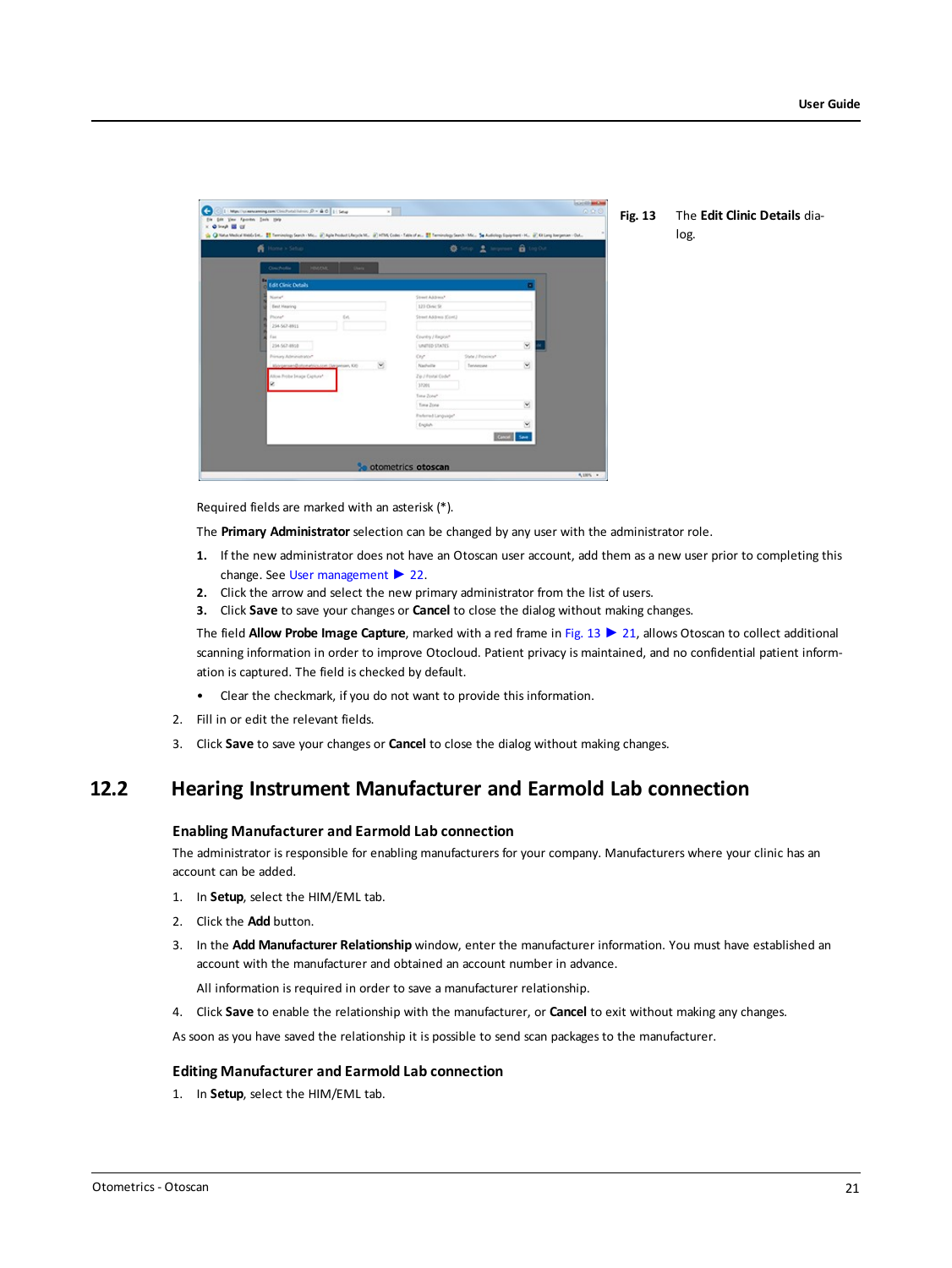- 2. Click the name of the manufacturer whose data you want to change.
- 3. Edit the relevant information.
- 4. Click **Save** to save your changes or **Cancel** to close the dialog without making changes.

#### **Removing a Manufacturer or Earmold Lab connection**

- 1. In **Setup**, select the HIM/EML tab.
- 2. Select the check box to the left of the manufacturer you want to remove.
- <span id="page-21-0"></span>3. Click the **Remove** button. The connection to the manufacturer will be removed without further warning.

### **12.3 User management**

The administrator is responsible for managing the users within your company.

#### **User roles**

The administrator can assign different roles to different types of users:

| The <b>Admin</b> role     | This role allows you toaccess and edit clinic configuration settings such as manufacturer rela-<br>tionships and user management. It is recommended that only a few users have this role.<br>The clinic's primary administrator automatically has this role. |
|---------------------------|--------------------------------------------------------------------------------------------------------------------------------------------------------------------------------------------------------------------------------------------------------------|
| The <b>Scanning</b> role  | This is the default role for new users.<br>This role allows you to scan a patient and send packages to the manufacturers.                                                                                                                                    |
| The <b>Reporting</b> role | This role allows you to create and export standard reports for the clinic.<br>Standard reports include user and package reports.                                                                                                                             |

#### **Adding a User**

- 1. Click the **Setup** icon on the top bar.
- 2. In **Setup**, click the **Add User** button.
- 3. In the dialog that now opens, enter the required user details.

| <b>Add User</b>                |                                                                                                       |      |
|--------------------------------|-------------------------------------------------------------------------------------------------------|------|
| Email*                         |                                                                                                       |      |
| First Name*                    |                                                                                                       |      |
| Last Name*                     |                                                                                                       |      |
| order status                   | Select additional user permissions<br>By default, all users can upload files, create orders and check |      |
| Admin<br>Scanning<br>Reporting | Cancel                                                                                                | Save |

|  | Fig. 14 | The Add User dialog. |
|--|---------|----------------------|
|--|---------|----------------------|

- 4. Select the user roles that apply. A user may have more than one role.
- 5. Click **Save**. The system automatically sends an invitation to the specified email address and instruct the user to define a password.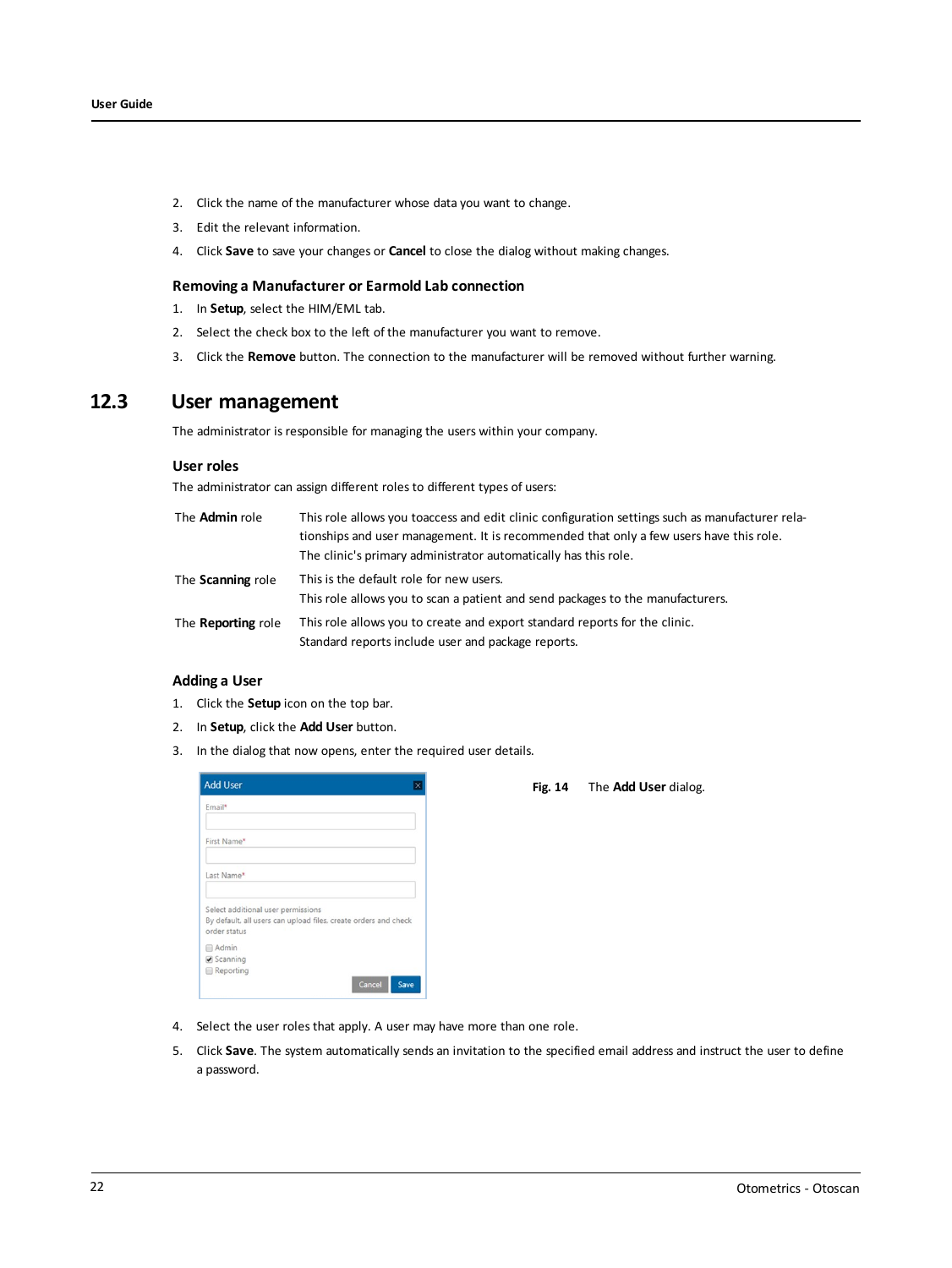#### **Editing a user**

The administrator can edit any of the user's details.

- 1. Go to **Setup**, open the **Users** tab and select the user in question.
- 2. In the **View User** window, click the **Edit** link in the top right-hand corner.
- 3. Fill in or edit the relevant fields.
- 4. Click **Save** to save your changes or **Cancel** to close the dialog without making changes.

#### **Deactivating a user**

<span id="page-22-0"></span>• If a person is no longer authorized to use the Otoscan system, select the user and click the button **Deactivate User**. Deactivated users no longer have access to the system but will not be deleted.

## **13 Logging out**

• To log out of Otocloud, click the **Log Out** icon to the far right in the top bar of the application.



<span id="page-22-1"></span>If you leave Otocloud idle for 20 minutes, the system automatically logs you out. This is done to minimize the risk of unauthorized access to the data.

# **14 Manufacturer**

Natus Medical Denmark ApS Hoerskaetten 9, 2630 Taastrup Denmark  $\mathcal{O}$  +45 45 75 55 55 www.otometrics.com

#### **Responsibility of the manufacturer**

The manufacturer is to be considered responsible for effects on safety, reliability, and performance of the equipment only if:

- All assembly operations, extensions, re-adjustments, modifications or repairs are carried out by the equipment manufacturer or personnel authorized by the manufacturer.
- The electrical installation to which the equipment is connected complies with EN/IEC requirements.
- The equipment is used in accordance with the instructions for use.

The manufacturer reserves the right to disclaim all responsibility for the operating safety, reliability and performance of equipment serviced or repaired by other parties.